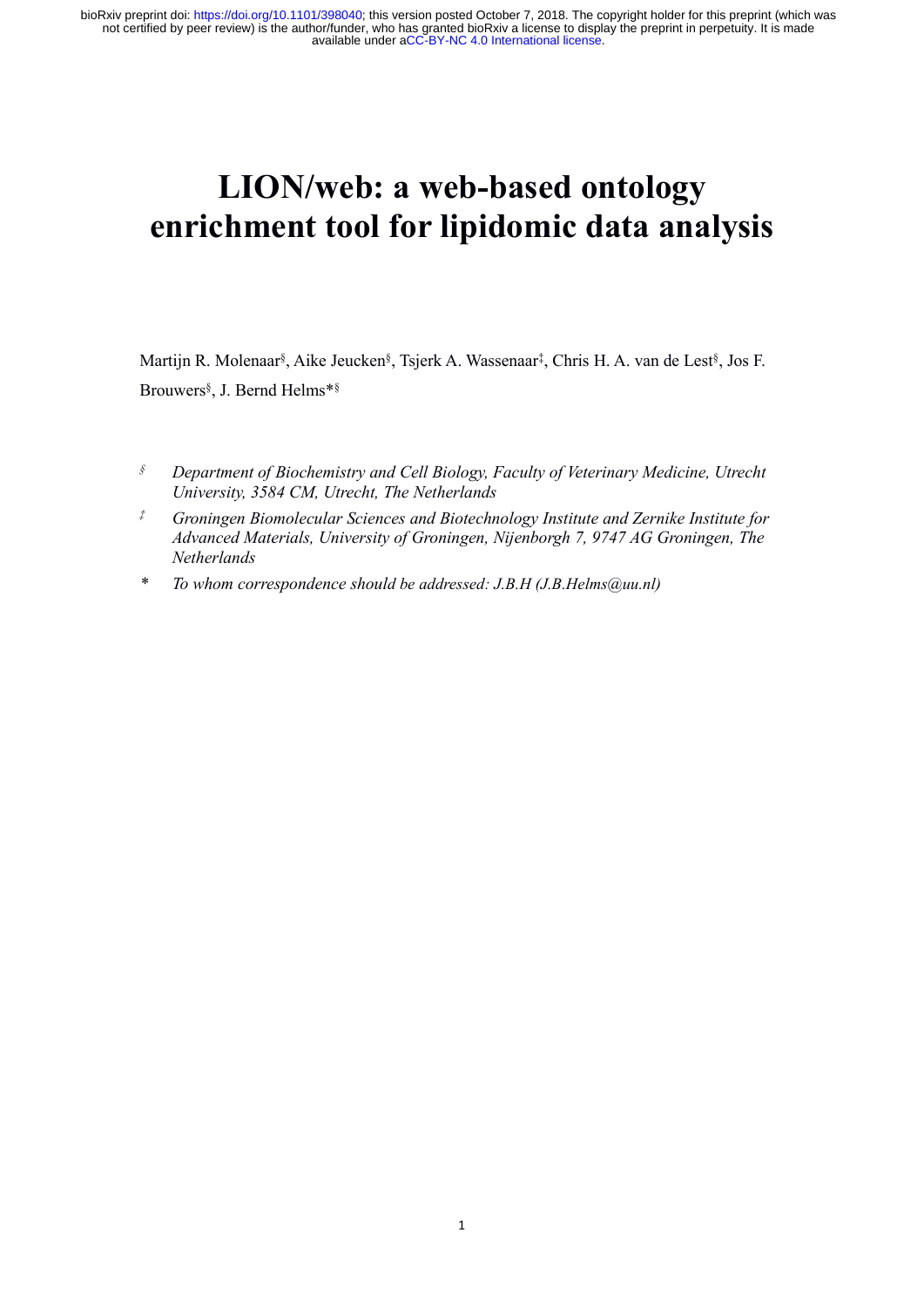# **SUMMARY**

|                | Rxiv preprint doi: https://doi.org/10.1101/398040; this version posted October 7, 2018. The copyright holder for this preprint (which was<br>not certified by peer review) is the author/funder, who has granted bioRxiv a license to display the preprint in perpetuity. It is made |
|----------------|--------------------------------------------------------------------------------------------------------------------------------------------------------------------------------------------------------------------------------------------------------------------------------------|
|                | available under aCC-BY-NC 4.0 International license.                                                                                                                                                                                                                                 |
|                |                                                                                                                                                                                                                                                                                      |
|                |                                                                                                                                                                                                                                                                                      |
| $\mathbf{1}$   | <b>SUMMARY</b>                                                                                                                                                                                                                                                                       |
| $\overline{2}$ | A major challenge for lipidomic analyses is the handling of the large amounts of data                                                                                                                                                                                                |
| 3              | and the translation of results to interpret the involvement of lipids in biological systems.                                                                                                                                                                                         |
| 4              | We built a new lipid ontology (LION) that associates over 50,000 lipid species to                                                                                                                                                                                                    |
| 5              | biophysical, chemical and cell biological features. By making use of enrichment                                                                                                                                                                                                      |
| 6              | algorithms, we used LION to develop a web-based interface (LION/web,                                                                                                                                                                                                                 |
| 7              | www.lipidontology.com) that allows identification of lipid-associated terms in lipidomes.                                                                                                                                                                                            |
| 8              | LION/web was validated by analyzing a lipidomic dataset derived from                                                                                                                                                                                                                 |
| 9              | well-characterized sub-cellular fractions of RAW 264.7 macrophages. Comparison of                                                                                                                                                                                                    |
| 10             | isolated plasma membranes with the microsomal fraction showed a significant                                                                                                                                                                                                          |
| 11             | enrichment of relevant LION-terms including 'plasma membrane', 'headgroup with                                                                                                                                                                                                       |
| 12             | negative charge, 'glycerophosphoserines', 'above average bilayer thickness', and 'below                                                                                                                                                                                              |
| 13             | average lateral diffusion'. A second validation was performed by analyzing the                                                                                                                                                                                                       |
| 14             | membrane fluidity of CHO cells incubated with arachidonic acid. An increase in                                                                                                                                                                                                       |
| 15             | membrane fluidity was observed both experimentally by using pyrene decanoic acid and                                                                                                                                                                                                 |
| 16             | by using LION/web, showing significant enrichment of terms associated with high                                                                                                                                                                                                      |
| 17             | membrane fluidity ('above average', 'very high' and 'high lateral diffusion', and 'below                                                                                                                                                                                             |
| 18             | average transition temperature'). The results demonstrate the functionality of                                                                                                                                                                                                       |
| 19             | LION/web, which is freely accessible in a platform-independent way.                                                                                                                                                                                                                  |
|                |                                                                                                                                                                                                                                                                                      |

# **KEYWORDS**

 lipidomics; lipids; membrane biology; lipid ontology; LION; LION-term enrichment analysis; membrane biology; web-tool; data analysis; LION/web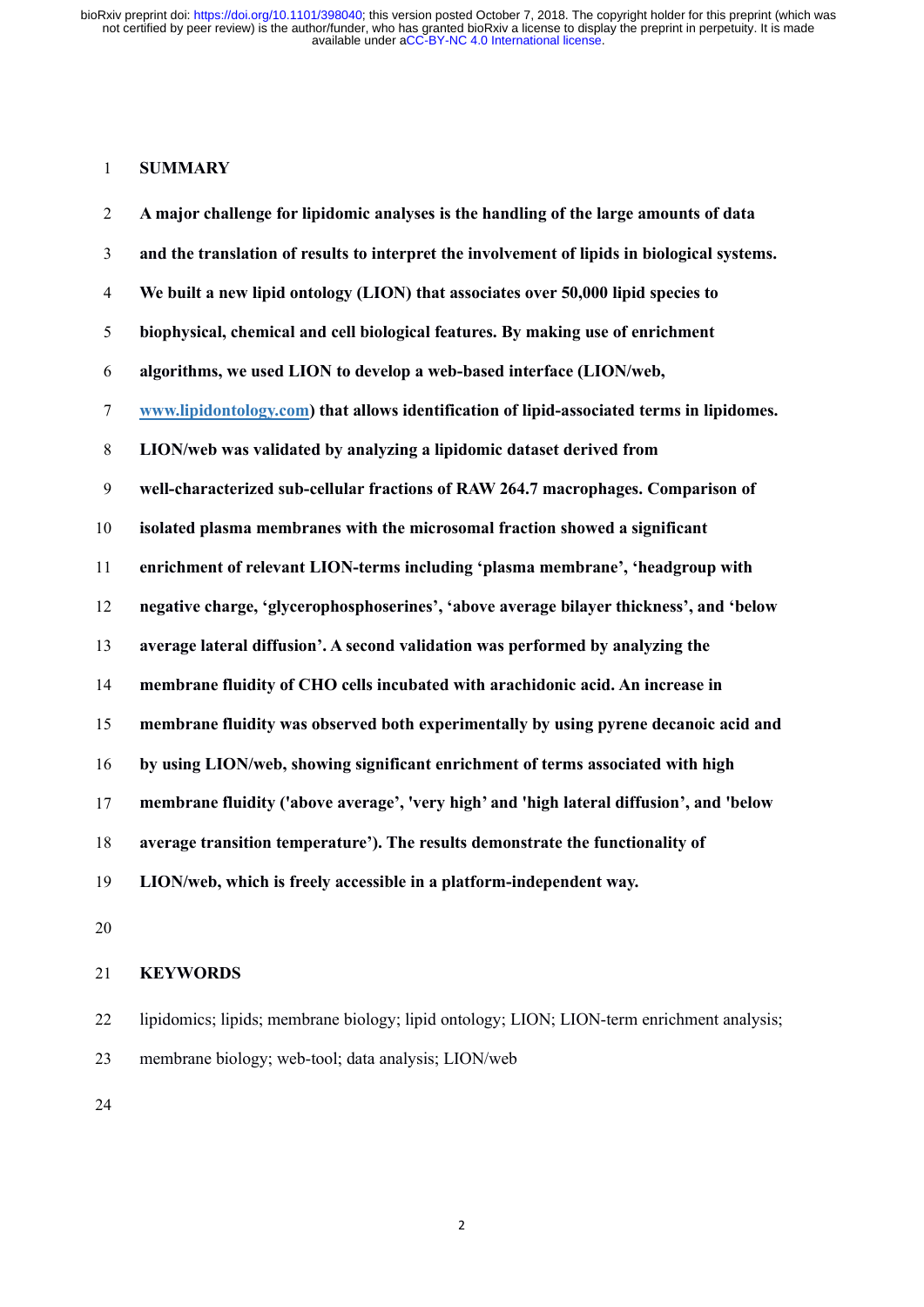Example19 and the term of the term of the term of the term of term of term of term of term of term of term of term of term of the author/funder, who has granted available under aCC-BY-N<br>
25 **MAIN TEXT**<br>
26 **The comprehens** 9The comprehensive study of lipids, also termed Detober 7, 2018. The copyright holder for this preprint (which was not certified by peer review) is the author/funder, who has granted bioRxiv a license to display the prepr 928 INStrumentation is becoming increasingly more sensitive, precise and fast, and the use of<br>the comprehensive study of lipids, also termed bioRxiv a license to display the preprint in perpetuity. It is made<br>available und 98 Rivity preprint doi: https://doi.org/10.1101/398040; this version posted October 7, 2018. The copyright holder for this preprint (which was not certified by peer review) is the author/lunder, who has granted bioRxiv a l 223 **MAIN TEXT**<br>26 **Data are review** is the automobilities were reached to a consistence.<br>29 **MAIN TEXT**<br>26 **Data are rapidly** of lipids, also termed lipidomics, is gaining momentum.<br>27 **Instrumentation is becoming increas 32 MAIN TEXT**<br>
36 The comprehensive study of lipids, also termed lipidomics, is gaining momentum.<br>
327 Instrumentation is becoming increasingly more sensitive, precise and fast, and the use of<br>
328 lipidomics to address **32 MAIN TEXT**<br>
26 The comprehensive study of lipids, also termed lipidomics, is gaining momentum.<br>
32 Instrumentation is becoming increasingly more sensitive, precise and fast, and the use of<br>
32 Iipidomics to address key The comprehensive study of lipids, also termed lipidomics, is gaining momentum.<br>
1nstrumentation is becoming increasingly more sensitive, precise and fast, and the use of<br>
1ipidomics to address key questions in membrane bi 27 Instrumentation is becoming increasingly more sensitive, precise and fast, and the use of<br>
28 lipidomics to address key questions in membrane biology has become widespread. As a result,<br>
31 datasets are rapidly increas lipidomics to address key questions in membrane biology has becc<br>datasets are rapidly increasing both in terms of size and complexity<br>to perform global and in-depth data mining, lipidomic research ten<br>lipid classes or lipi datasets are rapidly increasing both in terms of size and complexity. Due to a lack of methods<br>to perform global and in-depth data mining, lipidomic research tends to focus on individual<br>lipid classes or lipid species. A c 36 to perform global and in-depth data mining, lipidomic research tends to focus on individual<br>31 lipid classes or lipid species. A common approach in other 'omics' disciplines to reduce<br>32 complexity is the use of ontolo 37 Ilipid classes or lipid species. A common approach in other 'omics' disciplines to reduce<br>
32 complexity is the use of ontologies  $e.g.,$  Gene Ontology (Ashburner et al., 2000), Chemical<br>
33 Entities of Biological Intere 32 complexity is the use of ontologies *e.g.*, Gene Ontology (Ashburner et al., 2000), Chemical<br>33 Entities of Biological Interest ontology (Degtyarenko et al., 2008), combined with statistical<br>34 tools to determine terms Entities of Biological Interest ontology (Degtyarenko et al., 2008), combined with statistical<br>
33 to determine terms of interest.<br>
35 Although lipid structure is closely related to lipid function, it is currently impossib tools to determine terms of interest.<br>
Although lipid structure is closely related to lipid function, it is currently impossible to<br>
associate properties of individual lipids with complex lipid mixtures of cellular lipidom Although lipid structure is closely related to lipid function, it is currently impossible to<br>associate properties of individual lipids with complex lipid mixtures of cellular lipidomes.<br>Examples of biophysical properties t associate properties of individual lipids with complex lipid mixtures of cellular lipidomes.<br>
Examples of biophysical properties that play an important role in membrane biology are<br>
numerous and include membrane thickness 437 Examples of biophysical properties that play an important role in membrane biology are<br>
438 numerous and include membrane thickness as driving force in the sub-cellular localization of<br>
439 proteins (Sharpe et al., 20 proteins (Sharpe et al., 2010), membrane fluidity regulating bacterial survival (Inda et al., 2014), membrane heterogeneity in cellular signaling (Sezgin et al., 2017), intrinsic curvature of lipids as key player in lipid 2014), membrane heterogeneity in cellular signaling (Sezgin et al., 2017), intrinsic curvature<br>of lipids as key player in lipid droplet biogenesis (Ben M'barek et al., 2017; Thiam et al.,<br>2013) or COPI coat disassembly (Bi 41 of lipids as key player in lipid droplet biogenesis (Ben M'barck et al., 2017; Thiam et al., 2013) or COPI coat disassembly (Bigay et al., 2003), and net charge of membranes as a determinant in lipid-protein interactio 2013) or COPI coat disassembly (Bigay et al., 20<br>determinant in lipid-protein interactions (Enkavi<br>Here, we aim to provide a lipid ontology databas<br>tool that (i) contains chemical and biophysical in<br>independent and compati determinant in lipid-protein interactions (Enkavi et al., 2017).<br>
44 Here, we aim to provide a lipid ontology database and complementary enrichment analysis<br>
45 tool that (i) contains chemical and biophysical information o Here, we aim to provide a lipid ontology database and complementary enrichment analysis<br>
fool that (i) contains chemical and biophysical information of lipid species, (ii) is platform<br>
independent and compatible with routi tool that (i) contains chemical and biophysical information of lipid species, (ii) is platform<br>independent and compatible with routine mass spectrometry-based lipid analysis, (iii) can be<br>used by researchers without comput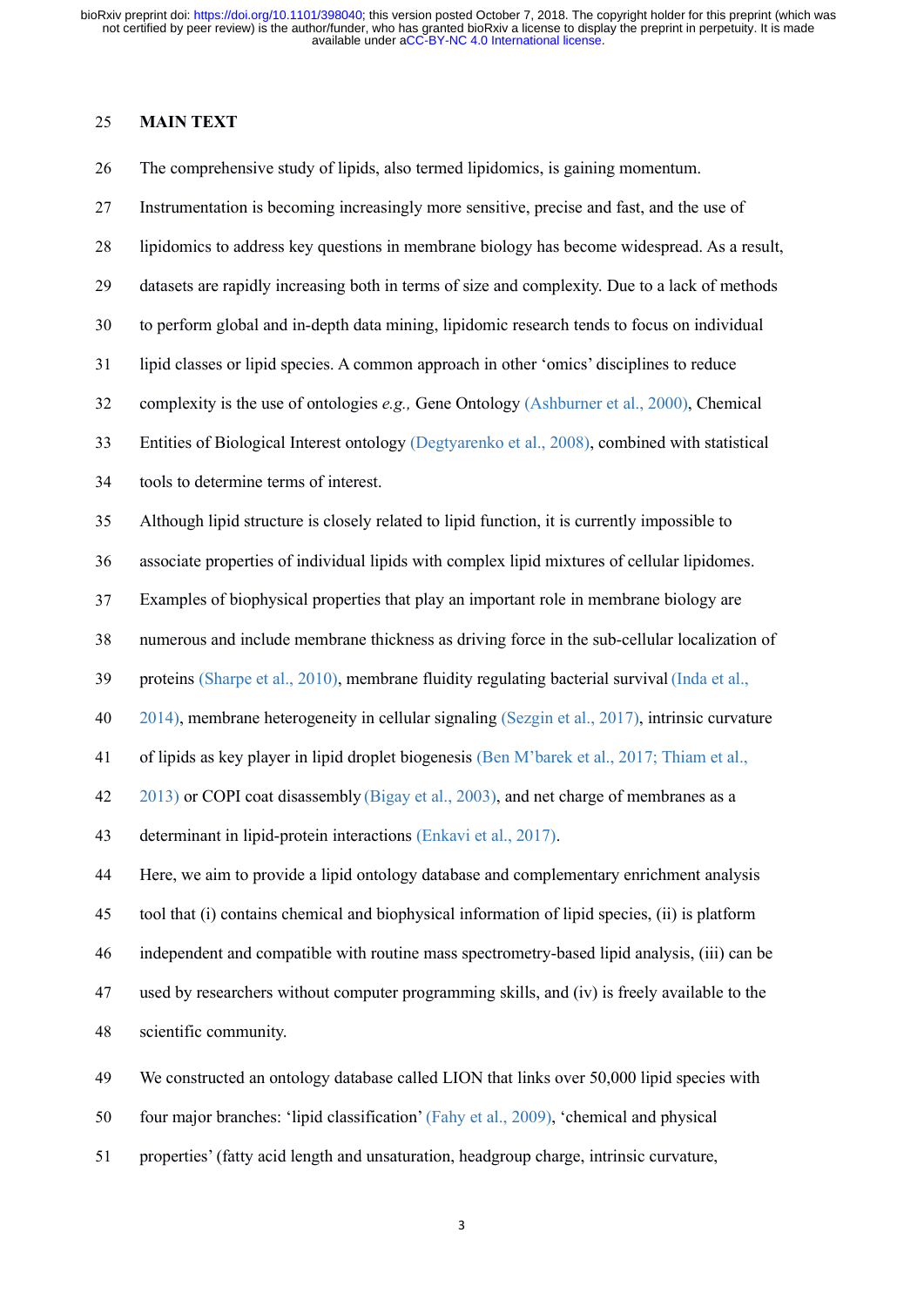|    | oRxiv preprint doi: https://doi.org/10.1101/398040; this version posted October 7, 2018. The copyright holder for this preprint (which was<br>not certified by peer review) is the author/funder, who has granted bioRxiv a license to display the preprint in perpetuity. It is made<br>available under aCC-BY-NC 4.0 International license. |
|----|-----------------------------------------------------------------------------------------------------------------------------------------------------------------------------------------------------------------------------------------------------------------------------------------------------------------------------------------------|
| 52 | membrane fluidity, bilayer thickness), 'function', and 'subcellular localization' (as described                                                                                                                                                                                                                                               |
| 53 | in literature). The resulting database contains more than 250,000 connections ('edges'),                                                                                                                                                                                                                                                      |
| 54 | providing a detailed system for in-depth annotation of lipids. An example of all LION-terms                                                                                                                                                                                                                                                   |
| 55 | associated with a single phosphatidylserine (PS) lipid species, PS(34:2), is depicted in <b>Figure</b>                                                                                                                                                                                                                                        |
| 56 | S1.                                                                                                                                                                                                                                                                                                                                           |
| 57 | An important feature of LION is the association of lipid species with biophysical properties.                                                                                                                                                                                                                                                 |
| 58 | We made use of experimental data (Marsh, 2010) and data obtained by coarse-grain molecular                                                                                                                                                                                                                                                    |
| 59 | dynamics simulation (CG-MD) (Wassenaar et al., 2015), each providing distinct biophysical                                                                                                                                                                                                                                                     |
| 60 | properties. These data were used to estimate the biophysical properties of all related lipids in                                                                                                                                                                                                                                              |
| 61 | the LION-database by multiple regression analysis.                                                                                                                                                                                                                                                                                            |
| 62 | The regression models were validated in two ways. First, we performed leave-one-out                                                                                                                                                                                                                                                           |
| 63 | cross-validations (LOOCV) of all three models (Fig. S2 A-C), showing satisfactory                                                                                                                                                                                                                                                             |
| 64 | agreement between determined and predicted values. Second, we compared two properties                                                                                                                                                                                                                                                         |
| 65 | closely associated with membrane fluidity: 'transition temperature' (from experimental                                                                                                                                                                                                                                                        |
| 66 | datasets) and 'lateral diffusion' (from the CG-MD datasets) (Fig. S2 D). As expected, lipids                                                                                                                                                                                                                                                  |
| 67 | with low transition temperatures were predicted to have high lateral diffusion values at a                                                                                                                                                                                                                                                    |
| 68 | defined simulation temperature and vice versa.                                                                                                                                                                                                                                                                                                |
| 69 | Subsequently, all numerical datapoints for each biophysical property were categorized into                                                                                                                                                                                                                                                    |
| 70 | five pre-defined groups ('very low', 'low', 'average', 'high', 'very high'). The limits of each                                                                                                                                                                                                                                               |
| 71 | group were determined based on the presence of lipid species reported in four lipidomics                                                                                                                                                                                                                                                      |
| 72 | publications (Andreyev et al., 2010; Haraszti et al., 2016; Köberlin et al., 2015; Lin et al.,                                                                                                                                                                                                                                                |
| 73 | 2017). These values were subsequently used to categorize all applicable lipid species present                                                                                                                                                                                                                                                 |
| 74 | in LION (Fig. $S2$ E).                                                                                                                                                                                                                                                                                                                        |
| 75 | Next, we used LION as a basis to build an ontology enrichment tool that facilitates reduction                                                                                                                                                                                                                                                 |
| 76 | of lipidome complexities in an unbiased manner. We made use of an adapted version of                                                                                                                                                                                                                                                          |
| 77 | 'topGO', an R-package designed for enrichment analysis of GO-terms (Alexa and                                                                                                                                                                                                                                                                 |
| 78 | Rahnenfuhrer, 2017). Subsequently, we designed a web-tool with R-package Shiny                                                                                                                                                                                                                                                                |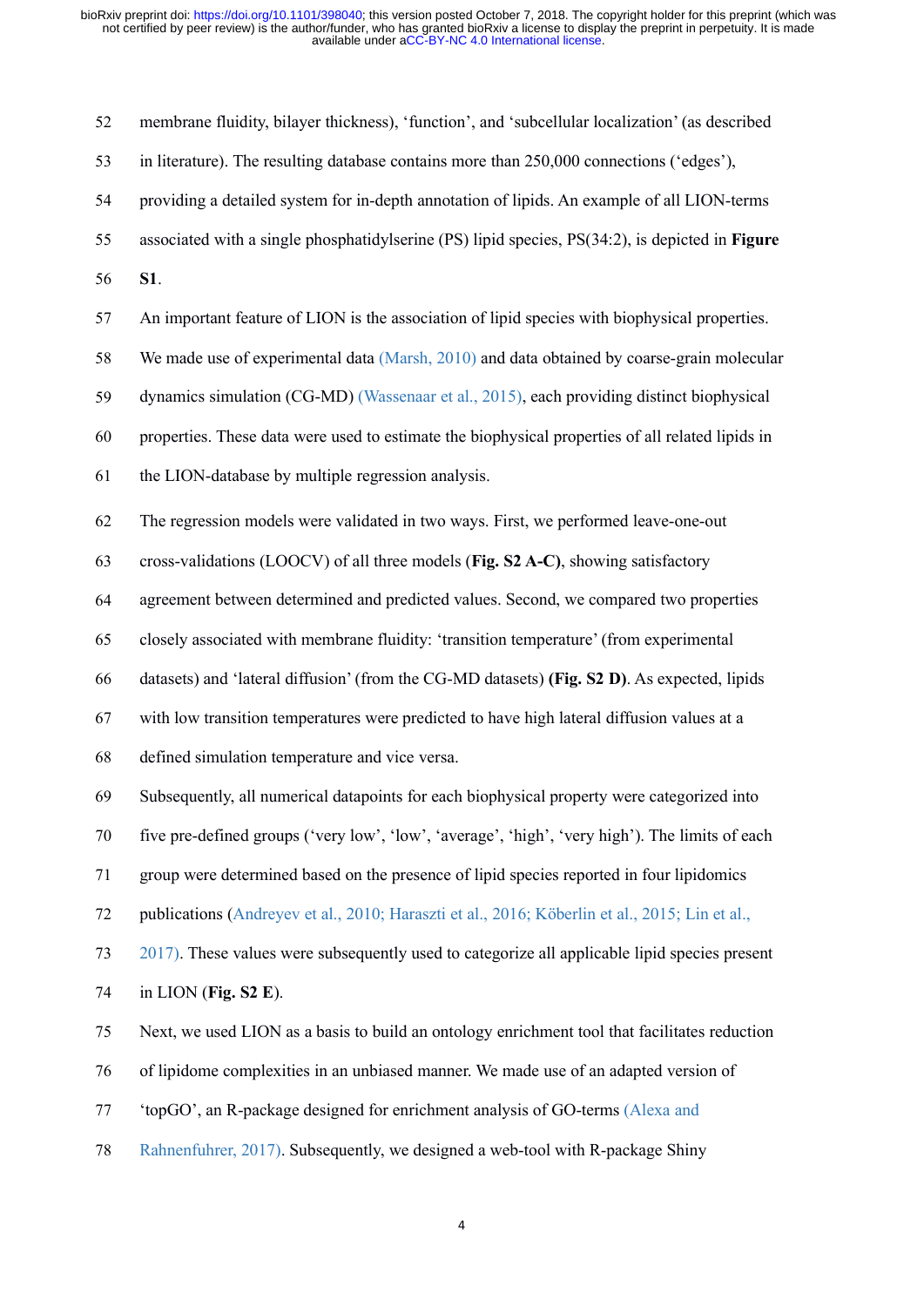97 (Colorg/10.1101/398040; this version posted October 7, 2018. The copyright holder for this preprint (which was not certified by peer review) is the author/funder, who has granted bioRxiv a license to display the preprin available under [aCC-BY-NC 4.0 International license.](http://creativecommons.org/licenses/by-nc/4.0/) not certified by peer review) is the author/funder, who has granted bioRxiv a license to display the preprint in perpetuity. It is made bioRxiv preprint doi: https://doi.org/10.1101/398040; this version posted October 7, 2018. The copyright holder for this preprint (which was

- 
- 80 major workflows **(Fig. 1 and Note S1)**: enrichment analysis of a subset of lipids of interest
- 81 ('by target list') and enrichment analysis performed on a complete and ranked list of lipids
- 82 ('by ranking', referred to as'SAFE' in the contextof genes (Barry et al., 2005)).
- 83



Examples and the standardization of lipid internet in the subset by Fisher's exact statistics. Alternatively, in the 'by same set of lipids are set of lipids (e.g., derived from thresholding or clustering) is compared to t **Examples and LION-database Containing the CION-terms are associated and the separation of lipid identifiers and abundances derived from two or more conditions (** $\bullet$ **) can be processed in two ways by LION/web. In the by tar** Figure 1. Enrichment analysis approaches supported by LION/web. A lipidomics dataset<br>containing lipid identifiers and abundances derived from two or more conditions ( $\bullet$ ) can be<br>processed in two ways by LION/web. In the ' 91 **Figure 1. Enrichment analysis approaches supported by LION/web.** A lipidomics dataset<br>
91 containing lipid identifiers and abundances derived from two or more conditions (●) can be<br>
91 processed in two ways by LION/we Figure 1. Enrichment analysis approaches supported by LION/web. A lipidomics dataset<br>
86 containing lipid identifiers and abundances derived from two or more conditions (<sup>●</sup>) can be<br>
92 processed in two ways by LION/web. I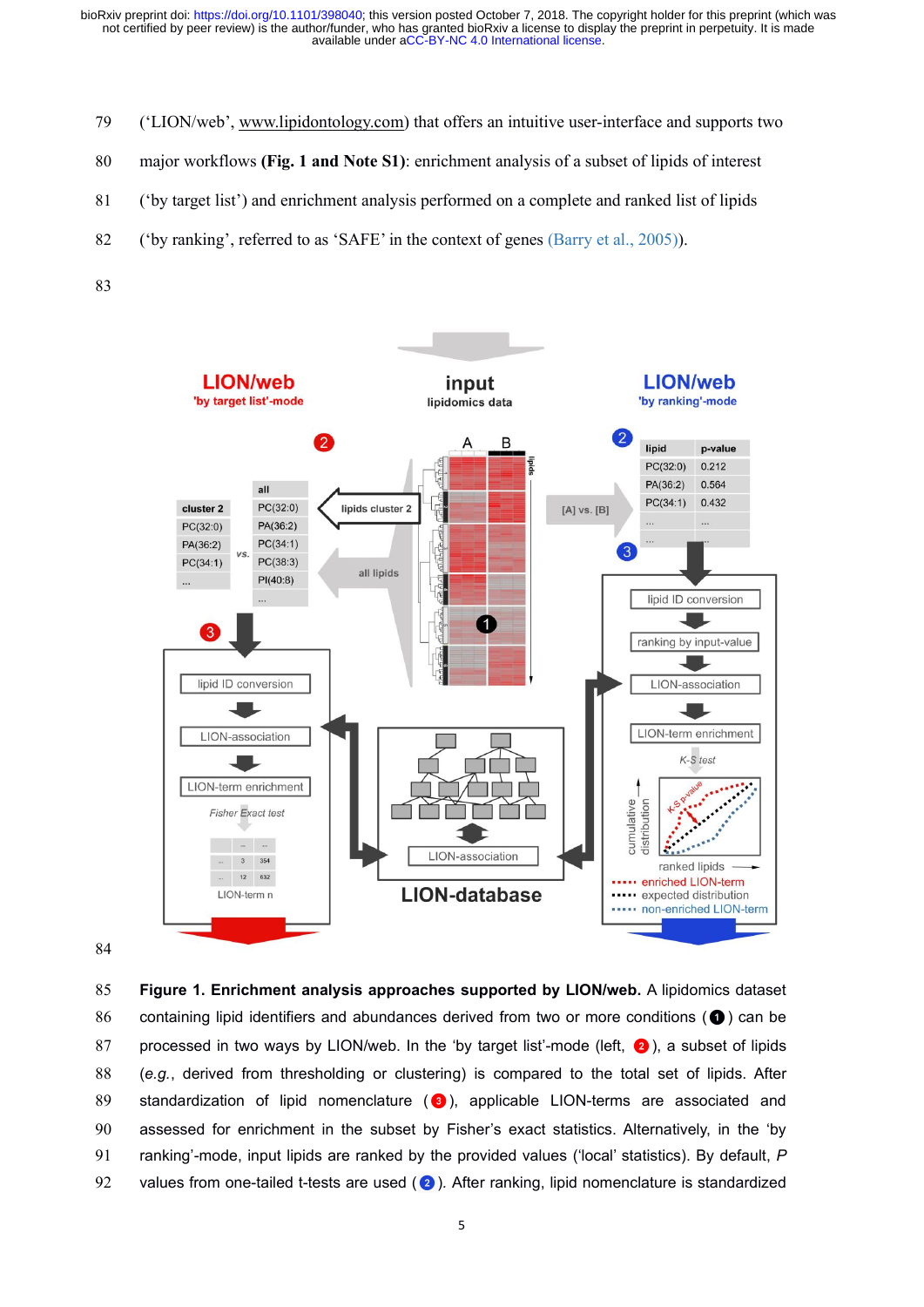93 (<sup>3</sup>). Applicable LION-terms are subsequently associated to the dataset and distributions are 94 compared to a uniform distribution by 'global' statistics (here, Kolmogorov–Smirnov tests). Calculated *P* values of LION-terms from both approaches are corrected for multiple testing (Benjamini-Hochberg).

 To test the functionality of LION/web, we made use of a previously published and well 99 characterized dataset containing lipidomics data from several sub-cellular fractions of RAW 264.7 macrophages (Andreyev et al., 2010). First, we re-normalized the dataset by expressing all lipid species as fraction of the total amount of lipid per sample. LION/web was able to reformat (for information about input conventions, see **Note S2**) and match the vast majority (>97%) of the submitted lipids. Subsequently, we compared the isolated plasma membrane (PM) with the endoplasmic reticulum (ER) fraction from non-stimulated macrophages and assessed all LION-terms for enrichment **(Fig. S3)**. In good agreement with current 106 descriptions of the selected organelles (Holthuis and Menon, 2014; van Meer et al., 2008), significant enriched LION-terms included terms associated with chemical descriptions (*e.g.,* 'glycerophosphoserines', 'headgroup with negative charge', 'phosphosphingolipids'), biological features ('plasma membrane') and biophysical properties (*e.g.,* 'above average bilayer thickness', 'below average lateral diffusion', 'very low lateral diffusion', 'very high bilayer thickness', 'neutral intrinsic curvature'). LION/web also reported the significant enrichment of 'very high transition temperature', which is in line with the (very) low lateral diffusion terms (see also **Fig. S2 D**). Also the term 'very low transition temperature' was reported to be significantly enriched. Inspection of the lipid species responsible for the LION-term 'very low transition temperature' revealed the presence of lipids that all contain polyunsaturated fatty acids (PUFAs) with at least four unsaturations. This may be a macrophage-specific phenomenon, related to theirinvolvement in inflammation (Calder, 2015). To further validate LION/web, we used two different experimental approaches. First, we

investigated the enrichment of LION-terms associated with chemical features that can be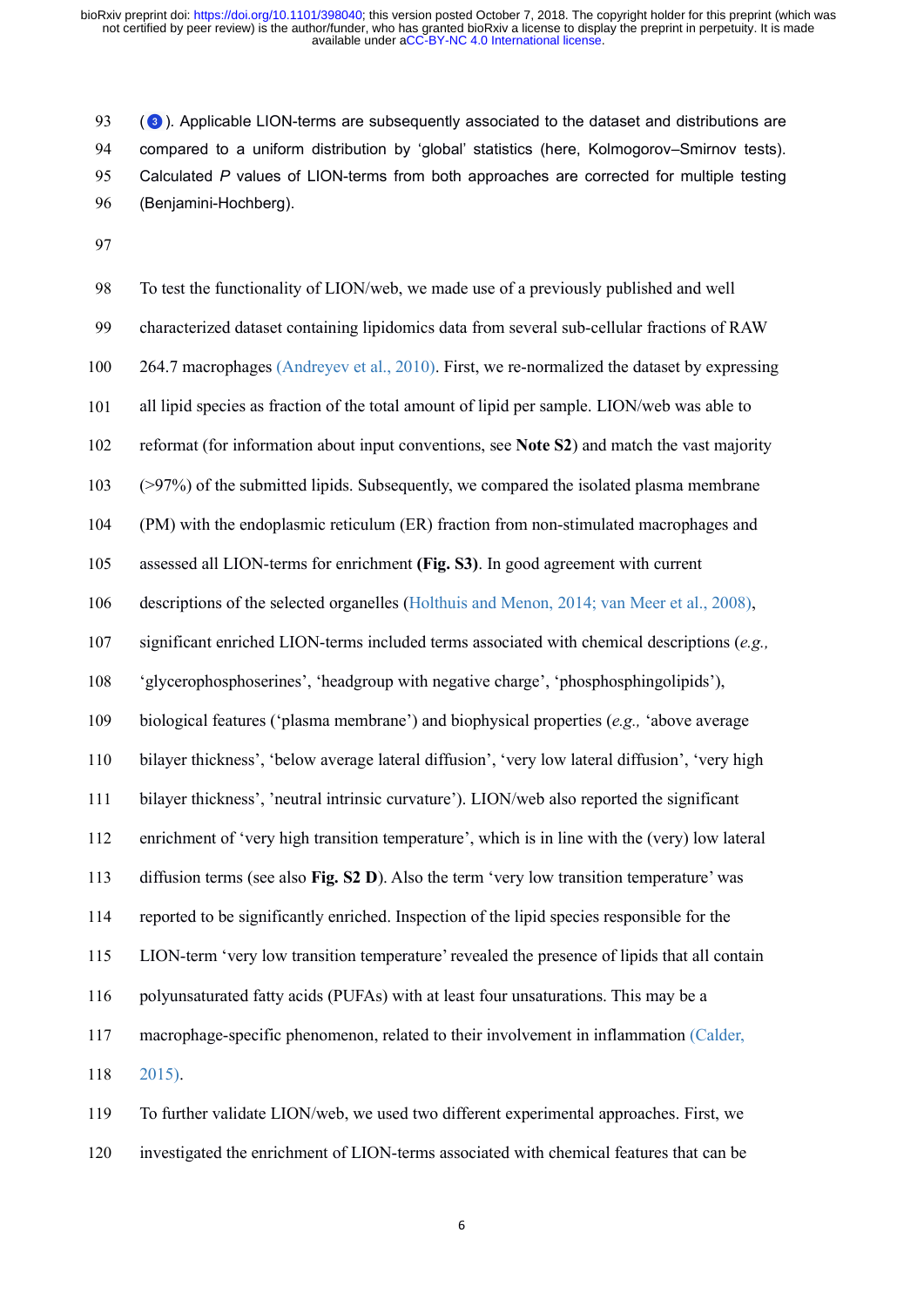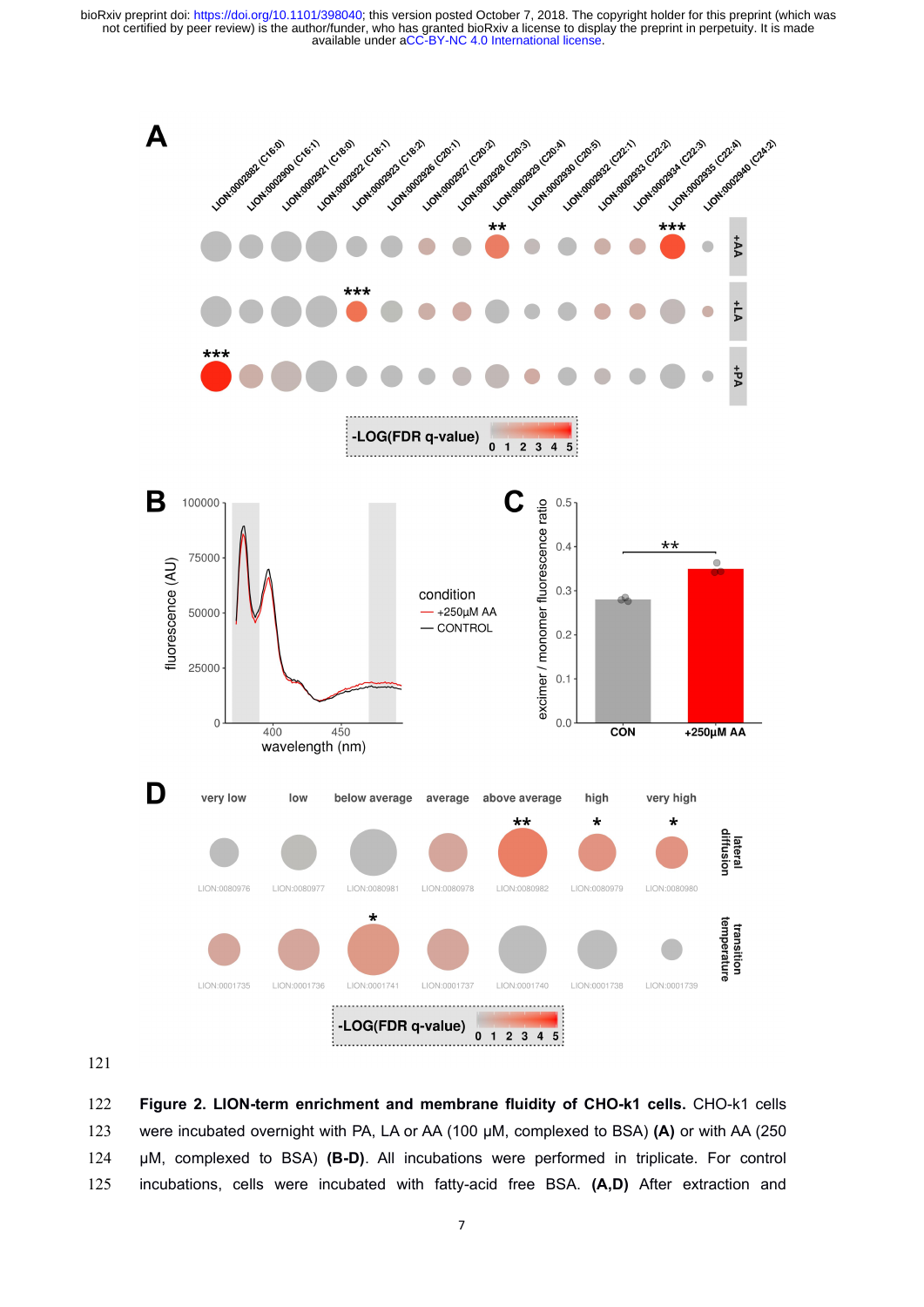ioRxivpreprint doi: https://doi.org/10.1101/398040; this version posted October 7, 2018. The copyright holder for this preprint (which was not certified by peer review) is the author/funder, who has granted bioRxiv a lice ioRxiv preprint doi: https://doi.org/10.1101/398040; this version posted October 7, 2018. The copyright holder for this preprint (which was not certified by peer review) is the author/funder, who has granted bioRxiv a lice 128 interest interest interest interest interest interest interest in the terms indicating the preprint (which was<br>
128 separate of the author/funder, who has granted bioRxiv a license to display the preprint in perpetuity ioRxiv preprint doi: https://doi.org/10.1101/398040; this version posted October 7, 2018. The copyright holder for this preprint (which was<br>not certified by peer review) is the author/funder, who has granted bioRxiv a lice ioRxiv preprint doi: https://doi.org/10.1101/398040; this version posted October 7, 2018. The copyright holder for this preprint (which was<br>not certified by peer review) is the author/funder, who has granted bioRxiv a lice 131 Ipidomics profiling by LC-MS/MS, enrichment analyses of the conditions of interest versus and acidable under aCC-BY-NC 4.0 International license.<br>
126 Iipidomics profiling by LC-MS/MS, enrichment analyses of the condit Ipidomics profiling by LC-MS/MS, enrichment analyses of the conditions of interest versus<br>
127 control incubations were performed by LION/web of (A) LION-terms indicating the presence of<br>
128 selected fatty acids or (D) LI lipidomics profiling by LC-MS/MS, enrichment analyses of the conditions of interest versus<br>
127 control incubations were performed by LION/web of (A) LION-terms indicating the presence of<br>
128 selected fatty acids or (D) L 126 lipidomics profiling by LC-MS/MS, enrichment analyses of the conditions of interest versus<br>
222 control incubations were performed by LION/web of (A) LION-terms indicating the presence of<br>
328 selected fatty acids or 127 control incubations were performed by LION/web of (A) LION-terms indicating the presence of<br>
128 selected fatty acids or (D) LION-terms indicating the degree of membrane fluidity. Dot sizes in<br>
129 the dot plots are s selected fatty acids or (D) LION-terms indicating the degree<br>the dot plots are scaled to the number of associated lipids;<br>enrichment. (B,C) After incubation, fluorescence emission sp<br>lysates containing pyrenedecanoic acid 130 enrichment. (**B,C**) After incubation, fluorescence emission spectra between 370 and 500 nm of<br>131 lystes containing pyrenedecanoic acid (PDA) were measured in triplicate (**B**). Fluorescence<br>132 spectra examples of eith 139 spectra examples of either control (black) or AA-stimulated lysates (red). Gray shades indicate<br>
139 spectra examples of either control (black) or AA-stimulated lysates (red). Gray shades indicate<br>
139 monomer and exc 133 monomer and excimer fluorescence filters. (C) Mean ratios (bar) and individual datapoints<br>
134 (dots) of excimer over monomer fluorescence (representative data of three independent<br>
135 experiments). Statistical signi 141 does) or examel over included a consider the preservative data or time independent<br>
211 experiments). Statistical significance was determined by Student's two-tailed t-test.  $(A, C, D) * P$ <br>
2136 casily incorporated into l 22 ranking'-mode). LION/web offers the option to limit analysis to specific terms of the option of the option to limit and  $(PA)$ , linding blocks). To this end, CHO-k1 cells<br>
23 easily incorporated into lipids  $(e.g.,$  fatty

137

137 easily incorporated into lipids ( $e.g.,$  fatty acids as building blocks). To this end, CHO-k1 cells<br>
139 were incubated overnight in the presence of palmitic acid (PA), linoleic acid (LA) or<br>
140 arachidonic acid (AA) c 138 easily incorporated into lipids (*e.g.*, fatty acids as building blocks). To this end, CHO-k1 cells<br>
149 were incubated overnight in the presence of palmitic acid (PA), linoleic acid (LA) or<br>
140 arachidonic acid (AA)

139 were incubated overnight in the presence of palmitic acid (PA), linoleic acid (I.A) or<br>
140 arachidonic acid (AA) complexed to bovine serum albumin (BSA). Subsequently, lipids were<br>
141 anking<sup>2</sup>-mode). LION/web offers

141 analysed by LC-MS/MS (Data S1 and Fig. S4) and submitted to LION/web (<sup>+</sup>by<br>
142 ranking<sup>2</sup>-mode). LION/web offers the option to limit analysis to specific terms of interest.<br>
143 After pre-selection of LION-terms that

142 al., 2011). After incubation, the membrane fluidity subsective fluiding in the three different conditions (Fig. 2 A and Data S2).<br>
146 blocks, LION/web reported the significant enrichment of the respective fatty acid i 143 After pre-selection of LION-terms that indicate the presence of fatty acids as lipid building<br>
144 blocks, LION/web reported the significant enrichment of the respective fatty acid in the three<br>
145 different condition 144 blocks, LION/web reported the significant enrichment of the respective fatty acid in the three<br>
145 different conditions (Fig. 2 A and Data S2).<br>
146 Second, to investigate the enrichment of biophysical LION-terms, we 145 different conditions (**Fig. 2 A** and **Data S2**).<br>
146 Second, to investigate the enrichment of biophysical LION-terms, we incubated CHO-k1 cells<br>
147 with a rachidonic acid (AA). This procedure is known to increase mem Second, to investigate the enrichment of biophysical LION-terms, we incubated CHO-k1 cells<br>with arachidonic acid (AA). This procedure is known to increase membrane fluidity (Yang et<br>al., 2011). After incubation, the membra 147 with arachidonic acid (AA). This procedure is known to increase membrane fluidity (Yang et al., 2011). After incubation, the membrane fluidity properties of the samples were analyzed both experimentally and by LION/web 148 al., 2011). After incubation, the membrane fluidity properties of the samples were analyzed<br>
149 both experimentally and by LION/web. Membrane fluidity was experimentally assessed using<br>
150 pyrene decanoic acid (PDA). 149 both experimentally and by LION/web. Membrane fluidity was experimentally assessed using<br>150 pyrene decanoic acid (PDA). This fluorescent probe can exist as monomer or excimer,<br>151 resulting in a shift of its emission

- 
- 150 by the decanoic acid (PDA). This fluorescent probe can exist as monomer or excimer,<br>
151 resulting in a shift of its emission spectrum. The ratio of excimer over monomer fluorescence<br>
152 is proportional to the degree
- 
-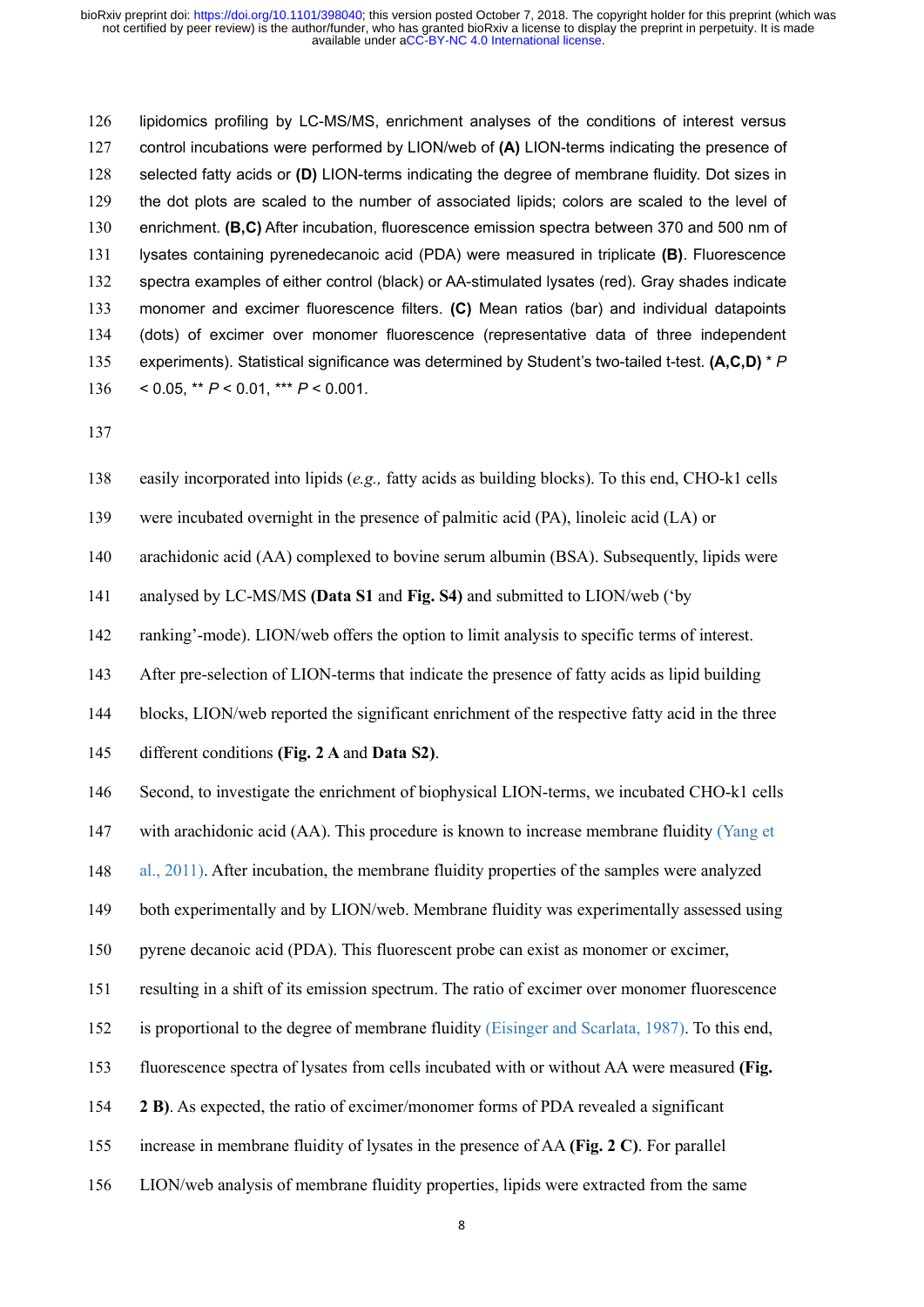157in analysed by LC-MS/MS (Data S3 and Fig. S5). LION contains two sets of terms associated with membrane fluidity: 'transition temperature' and 'lateral diffusion'.<br>
157 samples and analysed by LC-MS/MS (Data S3 and Fig 158 associated with membrane fluidity: 'transition temperature' and 'lateral diffusion'.<br>
158 associated with membrane fluidity: 'transition temperature' and 'lateral diffusion'.<br>
158 associated with membrane fluidity: 'tr 159 in the unit of the state of the state of the unit of the state of the unit of the state of the state of the state of terms were to display the preprint in perpetuty. It is made<br>
2018 The computation of the state of the 160 lipidomic data were analyzed ('by ranking' mode). In line with the experimentally network of this preprint (which was not certified by peer review) is the authorithmet, who has granted bioRw a license to display the pr 162 increase in membrane fluidity, when a spained bioRxiv a license to display the preprint in perpetuliy. It is made<br>
2016 under according to the angle of the material content of the preprint in perpetuliy. It is made<br>
16 samples and analysed by LC-MS/MS (Data S3 and Fig. S5). LION contains two sets of terms<br>associated with membrane fluidity: 'transition temperature' and 'lateral diffusion'.<br>Accordingly, LION/web was set to limit enrichment 157 samples and analysed by LC-MS/MS (Data 83 and Fig. S5). LION contains two sets of terms<br>
158 associated with membrane fluidity: 'transition temperature' and 'lateral diffusion'.<br>
169 Accordingly, LION/web was set to li Accordingly, LION/web was set to limit enrichment analyses to these sets, after which the<br>
160 lipidomic data were analyzed ('by ranking' mode). In line with the experimentally measured<br>
161 increase in membrane fluidity, 166 distributions. Furthermore, it combines the well-established lipid class hierarchy characterism and might membrane fluidity ('above average', 'very high' and 'high lateral diffusion', and 'below average transition temp 161 increase in membrane fluidity, terms associated with high membrane fluidity ('above average', 'very high' and 'high lateral diffusion', and 'below average transition temperature') were<br>
163 significantly enriched in ce Very high' and 'high lateral diffusion', and 'below average transition temperature') were<br>
significantly enriched in cells that had been treated with AA (Fig. 2 D and Data S4).<br>
Taken together, we have presented a new onto 163 significantly enriched in cells that had been treated with AA (Fig. 2 D and Data S4).<br>
164 Taken together, we have presented a new ontology called LION that enables flexible<br>
165 annotation of lipid species and that co 164 Taken together, we have presented a new ontology called LION that enables flexible<br>
165 annotation of lipid species and that covers most commonly found lipid classes and fatty acid<br>
166 distributions. Furthermore, it c annotation of lipid species and that covers most combines the well-e<br>166 distributions. Furthermore, it combines the well-e<br>167 LIPIDMAPS with biophysical data that were not<br>168 datasets in an unbiased manner, we built an 176 datasets in an unbused manner, we built an online web-tool that does not require knowledge<br>169 of programming languages. We believe that this lipid database and associated web-tool<br>170 bridges the gap between lipidomic 176 Jeroen W.A. Jansen for the excellent technical assistance with the lipidomics experiments.<br>
175 ACKNOWLEDGEMENTS<br>
175 ACKNOWLEDGEMENTS<br>
175 We thank Xin He, PhD, for providing and supporting the topONTO R-package. We t

172

# 173 **ACKNOWLEDGEMENTS**

172 **ACKNOWLEDGEMENTS**<br>174 We thank Xin He, PhD, for providing and supporting the to<br>175 Jeroen W.A. Jansen for the excellent technical assistance w<br>176 **AUTHOR CONTRIBUTIONS**<br>178 M.R.M. and J.B.H. conceived the project. M

173 ACKNOWLEDGEMENTS<br>
174 We thank Xin He, PhD, for providing and supporting the topONTO R-package. We thank<br>
175 Jeroen W.A. Jansen for the excellent technical assistance with the lipidomics experiments.<br>
176 AUTHOR CONTR 179 We thank Xin He, PhD, for providing and supporting the topONTO R-package. We thank<br>175 Jeroen W.A. Jansen for the excellent technical assistance with the lipidomics experiments.<br>176<br>177 **AUTHOR CONTRIBUTIONS**<br>178 M.R.M 174 We thank XIn He, PhD, for providing and supporting the topONTO R-package. We thank<br>175 Jeroen W.A. Jansen for the excellent technical assistance with the lipidomics experiments.<br>176 MJ. AUTHOR CONTRIBUTIONS<br>178 M.R.M.

176

176<br>
177 **AUTHOR CONTRIBUTIONS**<br>
178 M.R.M. and J.B.H. conceived the project. M.R.M. develope<br>
179 performed the experiments. A.J. tested and suggested impro<br>
180 C.H.A.v.d.L. and T.A.W. contributed to the regression mode<br>

175 ICT ALTHOR CONTRIBUTIONS<br>
176 AUTHOR CONTRIBUTIONS<br>
178 M.R.M. and J.B.H. conceived the project. M.R.M. developed LION, LION/web and<br>
179 Performed the experiments. A.J. tested and suggested improvements for LION/web.<br>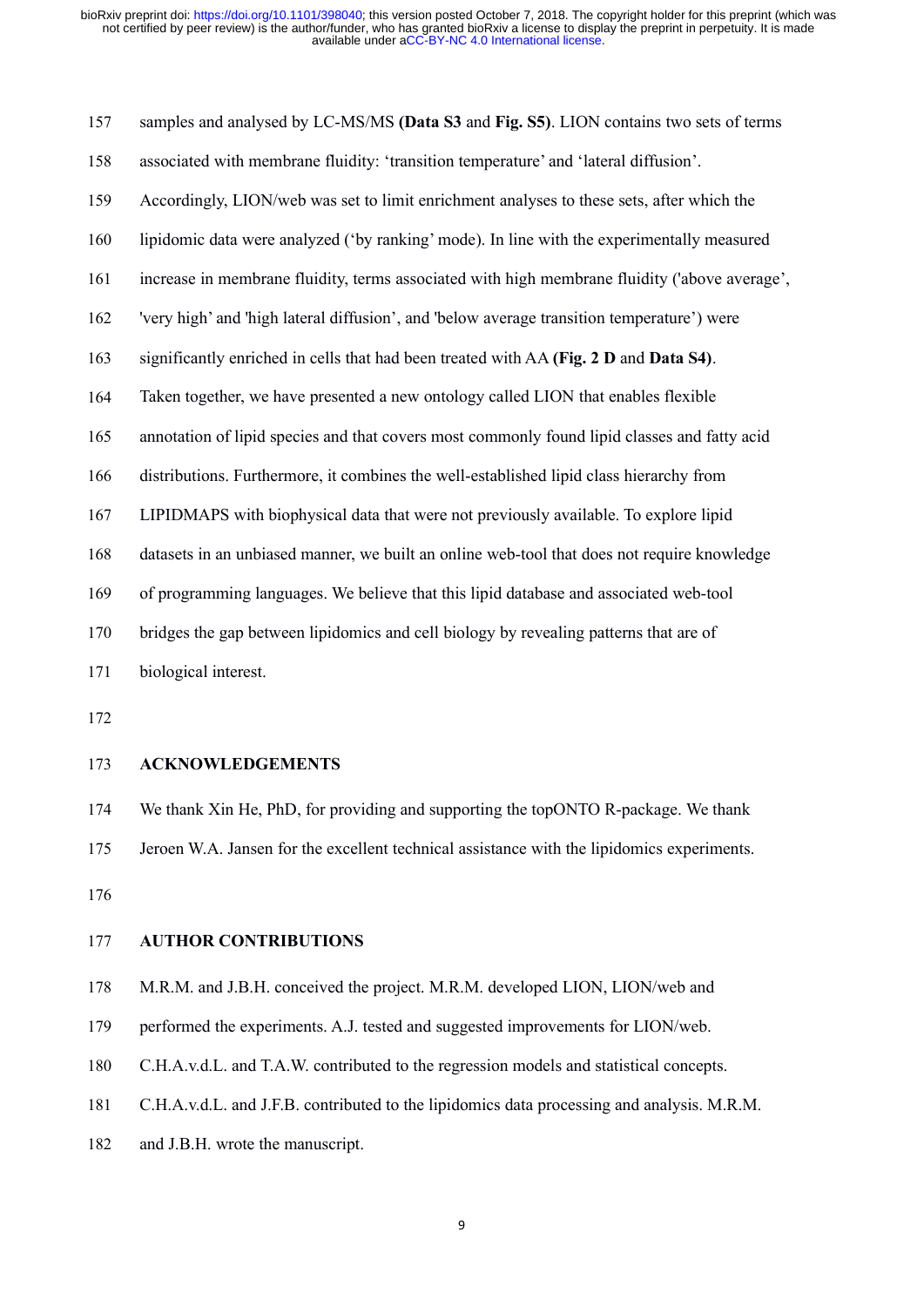ioRxivpreprint doi: https://doi.org/10.1101/398040; this version posted October 7, 2018. The copyric not certified by peer review) is the author/funder, who has granted bioRxiv a license to display the available under aCC ioRxiv preprint doi: https://doi.org/10.1101/398040; this version posted October 7, 2018. The copyright holder for not certified by peer review) is the author/funder, who has granted bioRxiv a license to display the prepri available under aCC-BY-NC 4.0 International license. not certified by peer review) is the author/funder, who has granted bioRxiv a license to display the preprint in perpetuity. It is made bioRxiv preprint doi: https://doi.org/10.1101/398040; this version posted October 7, 2018. The copyright holder for this preprint (which was

183

- 
- 186

# 187 **REFERENCES**

- 183<br>
184 **COMPETING FINANCIAL INTERESTS**<br>
185 The authors declare no competing financial interests.<br>
186<br>
187 **REFERENCES**<br>
188 Aimo, L., Liechti, R., Hyka-Nouspikel, N., Niknejad, A., Gleizes, A., Götz, L., Kuznetsov, D., **COMPETING FINANCIAL INTERESTS**<br>
185 The authors declare no competing financial interests.<br>
188 Aimo, L., Liechti, R., Hyka-Nouspikel, N., Niknejad, A., Gleizes, A., Götz, L., Kuznetsov, D.,<br>
189 David, F.P.A., van der Goo
- 
- 
- 184 **COMPETING FINANCIAL INTERESTS**<br>
185 The authors declare no competing financial interests.<br>
186<br>
187 **REFERENCES**<br>
188 Aimo, L., Liechti, R., Hyka-Nouspikel, N., Niknejad, A., Gleizes, A., Götz, L., Kuznetsov, D.,<br>
189 186<br>
186<br>
186<br>
181 **REFERENCES**<br>
191 Alexa, A., Hyka-Nouspikel, N., Niknejad, A., Gleizes, A., Götz, L., Kuznetsov, D.,<br>
191 David, F.P.A., van der Goot, F.G., Riezman, H., et al. (2015). The SwissLipids<br>
191 Alexa, A., an 187 REFERENCES<br>
Aimo, L., Liechti, R., Hyka-Nouspikel, N., Niknejad, A., Gleizes, A., Götz, L., Kuznetsov, D.,<br>
193 David, F.P.A., van der Goot, F.G., Riezman, H., et al. (2015). The SwissLipids<br>
190 knowledgebase for lipi Aimo, L., Liechti, R., Hyka-Nouspikel, N., Niknejad, A., Gleizes, A., Götz, L., Kuznetsov, D.,<br>
199 David, F.P.A., van der Goot, F.G., Riezman, H., et al. (2015). The SwissLipids<br>
190 knowledgebase for lipid biology. Bioin 188 Aimo, L., Liechti, R., Hyka-Nouspikel, N., Niknejad, A., Gleizes, A., David, F.P.A., van der Goot, F.G., Riezman, H., et al. (2015). The Switchmowledgebase for lipid biology. Bioinforma. Oxf. Engl. 31, 2860–6.<br>
191 Ale 196 Ashburner, M., Ball, C.A., Blake, J.A., Botstein, D., Butler, H., Cherry, J.M., Davis, A.P.,<br>
197 Adreyev, A.Y., Fahy, E., Guan, Z., Kelly, S., Li, X., McDonald, J.G., Milne, S., Myers, D.,<br>
194 Andreyev, A.Y., Fahy, E 191 Alexa, A., and Rahnenfuhrer, J. (2017). Gene set enrichment analysis with topGO.<br>
192 Bioconductor.<br>
193 Andreyev, A.Y., Fahy, E., Guan, Z., Kelly, S., Li, X., McDonald, J.G., Milne, S., Myers, D.,<br>
194 Park, H., Ryan, 191 Alexa, A., and Rahnenfuhrer, J. (2017). Gene set enrichment analysis with topGO.<br>
192 Bioconductor.<br>
193 Andreyev, A.Y., Fahy, E., Guan, Z., Kelly, S., Li, X., McDonald, J.G., Milne, S., Myers, D.,<br>
194 Park, H., Ryan,

192 Bioconductor.

- 
- 
- 
- 
- 
- 
- 
- 209 Barry, W.T., Nobel, A.B., and Wright, F.A. (2005). Significance analysis of functional Categories in TLR-4-activated macrophages. J. Lipid Res. 51, 2785–97.<br>
196 Ashburner, M., Ball, C.A., Blake, J.A., Botstein, D., Bu 200 Andreyev, A.Y., Fahy, E., Guan, Z., Kelly, S., Li, X., McDonald, J.G., Milne, S., Myers, D.,<br>
2014 Park, H., Ryan, A., et al. (2010). Subcellular organelle lipidomics in TLR-4-activated<br>
200 macrophages. J. Lipid Res. Park, H., Ryan, A., et al. (2010). Subcellular org.<br>
195 macrophages. J. Lipid Res. 51, 2785–97.<br>
196 Ashburner, M., Ball, C.A., Blake, J.A., Botstein,<br>
197 Dolinski, K., Dwight, S.S., Eppig, J.T., et al. (20<br>
198 of biolo 202 Ben M'barek, K., Ajjaji, D., Chorlay, A., Vanni, S., Forêt, L., and Thiam, A.R. (2017). ER<br>
202 Ben M'barek, K., Ajjaji, D., Chorlay, F.A. (2000). Gene ontology: tool for the unification<br>
200 Barry, W.T., Nobel, A.B., 203 Membrane Phospholipids and Surface Tension Control Cellular Lipid Droplet Formation<br>203 Membrane Phospholips A.B., epipg, J.T., et al. (2000). Gene ontology: tool for the unification<br>203 Memry, W.T., Nobel, A.B., and W 207 Dolinski, K., Dwight, S.S., Eppig, J.T., et al. (2000).<br>
200 of biology. The Gene Ontology Consortium. Nat. Ge<br>
201 Barry, W.T., Nobel, A.B., and Wright, F.A. (2005).<br>
200 categories in gene expression studies: a struc 205 Bigay, J., Gounon, P., Robineau, S., and Antonny, B. (2003). Lipid packing sensed by<br>201 Bigal, 21, 1943–9.<br>202 Ben M'barek, K., Ajjaji, D., Chorlay, A., Vanni, S., Forêt, L., and Thiam, A.R. (2017). ER<br>203 Ben M'barek Barry, W.T., Nobel, A.B., and Wright, F.A. (2005). Significance analysis of functional<br>
200 categories in gene expression studies: a structured permutation approach. Bioinforma. Oxf.<br>
201 Engl. 21, 1943–9.<br>
202 Ben M'barck
- 
- 
- 
- 
- 
- 
- 201 Bligh, 21, 1943–9.<br>
202 Ben M'barek, K., Ajjaji, D., Chorlay, A., Vanni, S., Forêt, L., and Thiam, A.R. (2017). ER<br>
203 Membrane Phospholipids and Surface Tension Control Cellular Lipid Droplet Formation.<br>
204 Bigay, J Ben M'barek, K., Ajjaji, D., Chorlay, A., Vanni, S., Forêt, L., and Th<br>
203 Membrane Phospholipids and Surface Tension Control Cellular Lipic<br>
204 Dev. Cell 41, 591–604.e7.<br>
205 Bigay, J., Gounon, P., Robineau, S., and Ant
-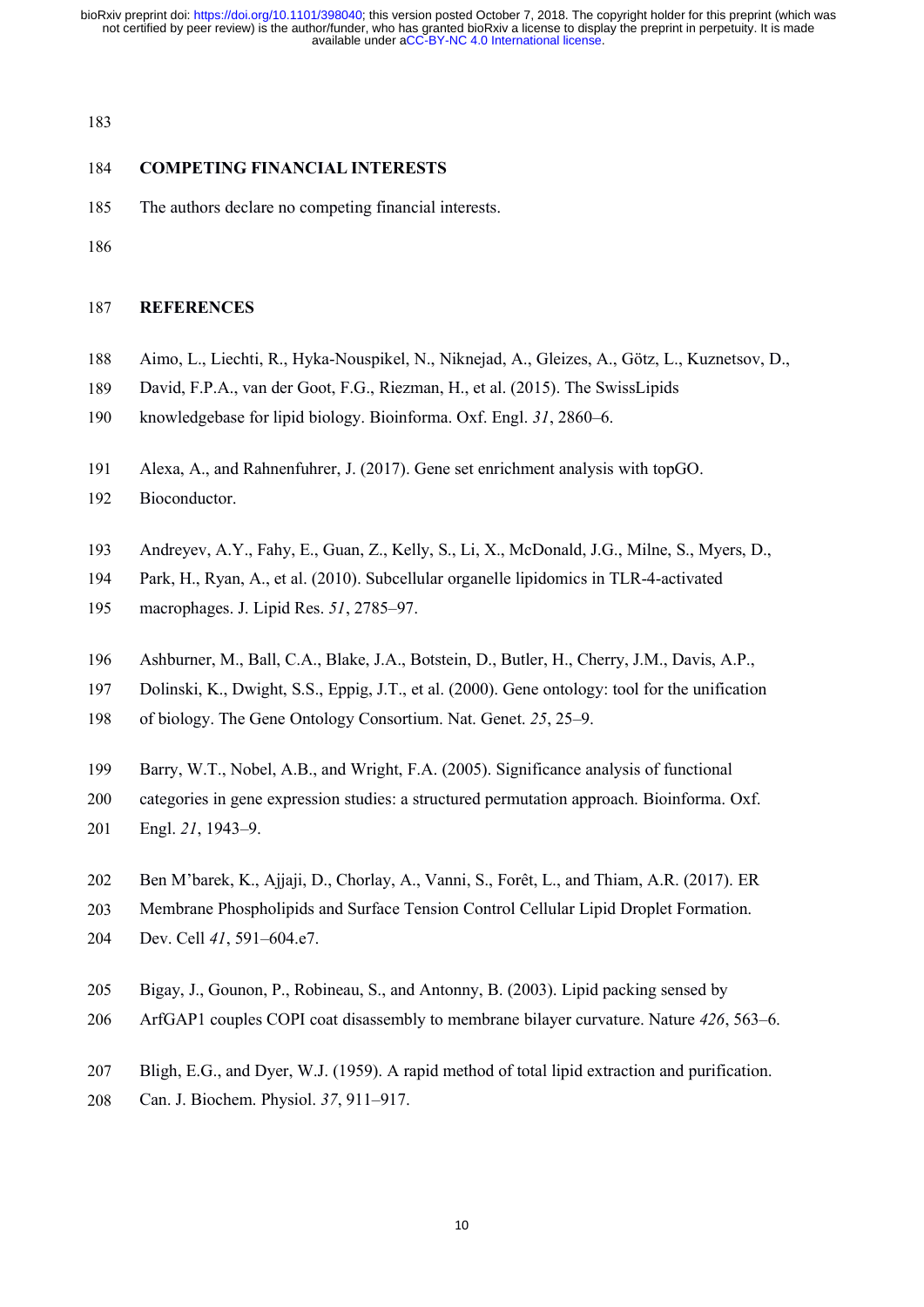ioRxivpreprint doi: https://doi.org/10.1101/398040; this version posted October 7, 2018. The copyright holder for this preprint (which was not certified by peer review) is the author/funder, who has granted bioRxiv a lice ioRxiv preprint doi: https://doi.org/10.1101/398040; this version posted October 7, 2018. The copyright holder for this preprint (which was not certified by peer review) is the author/funder, who has granted bioRxiv a lice ioRxiv preprint doi: https://doi.org/10.1101/398040; this version por not certified by peer review) is the author/funder, who has gramic available under aCC-BY-<br>available under aCC-BY-<br>available under aCC-BY-<br>210 mechanism ioRxiv preprint doi: https://doi.org/10.1101/398040; this version posted October 7, 2018. The copyright holder for this preprint (which was<br>not certified by peer review) is the author/tunder, who has granted bioRxiv a lice ioRxiv preprint doi: https://doi.org/10.1101/398040; his version posted October 7, 2018. The copyright holder for this preprint (which was not certified by peer review) is the authoritander, who has granted bioRxiv a licen available under aCC-BY-NC 4.0 International license. not certified by peer review) is the author/funder, who has granted bioRxiv a license to display the preprint in perpetuity. It is made bioRxiv preprint doi: https://doi.org/10.1101/398040; this version posted October 7, 2018. The copyright holder for this preprint (which was

- 
- 
- 
- 
- 219 ontology for chemical entities of biological interest. Nucleic Acids Acids 11 ontology for chemical relevance. Biochim. Biophys. Acta BBA Mol. Cell Biol. Lipids 1851, 469–484.<br>211 operations and clinical relevance. B 209 Calder, P.C. (2015). Marine omega-3 fatty acids and inflammatory processes: Effects,<br>
210 mechanisms and clinical relevance. Biochim. Biophys. Acta BBA - Mol. Cell Biol. Lipids<br>
213 *1851*, 469–484.<br>
212 Degtyarenko, K
- 
- 
- 
- Calder, P.C. (2015). Marine omega-3 fatty acids and inflammatory processes: Effects,<br>
210 mechanisms and clinical relevance. Biochim. Biophys. Acta BBA Mol. Cell Biol. Lipids<br>
217 *1851*, 469–484.<br>
212 Degtyarenko, K., d 218 1851, 469–484.<br>
212 Degtyarenko, K., de Matos, P., Ennis, M., Hastings, J., Zbinden, M., McNaught, A.,<br>
213 Alcántara, R., Darsow, M., Guedj, M., and Ashburner, M. (2008). ChEBI: a database and<br>
214 ontology for chemic Degtyarenko, K., de Matos, P., Ennis, M., Hastings, J., Zbinden, M., McNaught, A.,<br>
213 Alcántara, R., Darsow, M., Guedj, M., and Ashburner, M. (2008). ChEBI: a database and<br>
214 ontology for chemical entities of biologica 212 Degtyarenko, K., de Matos, P., Ennis, M., Hastings, J., Zbinden, M., McNaught, A.,<br>213 Alcántara, R., Darsow, M., Guedj, M., and Ashburner, M. (2008). ChEBI: a database and<br>214 ontology for chemical entities of biologi 214 ontology for chemical entities of biological interest. Nucleic Acids Res. 36, D344–50.<br>
215 Eisinger, J., and Scarlata, S.F. (1987). The lateral fluidity of erythrocyte membranes<br>
216 temperature and pressure dependenc Eisinger, J., and Scarlata, S.F. (1987). The lateral fluidity of erythrocyte membranes<br>
216 emperature and pressure dependence. Biophys. Chem. 28, 273–281.<br>
217 Enkavi, G., Mikkolainen, H., Güngör, B., Ikonen, E., and Vatt 215 Eisinger, J., and Scarlata, S.F. (1987). The lateral fluidity of erythrocyte membranes<br>
216 temperature and pressure dependence. Biophys. Chem. 28, 273–281.<br>
217 Enkavi, G., Mikkolainen, H., Güngör, B., Ikonen, E., and Enkavi, G., Mikkolainen, H., Güngör, B., Ikonen, E., and Vattulainen, I. (2017). Concerted<br>
regulation of npc2 binding to endosomal/lysosomal membranes by<br>
bis(monoacylglycero)phosphate and sphingomyclin. PLOS Comput. Biol
- 
- 
- 
- 
- 
- 
- 
- Enkavi, G., Mikkolainen, H., Güngör, B., Ikonen, E., and Vattulainen, I. (2017). Concerted<br>regulation of npc2 binding to endosomal/lysosomal membranes by<br>bis(monoacylglycero)phosphate and sphingomyelin. PLOS Comput. Biol. regulation of npc2 binding to endosomal/lysosomal membranes by<br>
bis(monoacylglycero)phosphate and sphingomyelin. PLOS Comput. Biol. 13, e1005831.<br>
Pahy, E., Subramaniam, S., Murphy, R.C., Nishijima, M., Raetz, C.R.H., Shim
- 
- bis(monoacylglycero)phosphate and sphingomyeli<br>
220 Fahy, E., Subramaniam, S., Murphy, R.C., Nishijii<br>
F., van Meer, G., Wakelam, M.J.O., and Dennis, E<br>
222 comprehensive classification system for lipids. J. I<br>
1223 Harasz Fahy, E., Subramaniam, S., Murphy, R.C., Nishijima, M., Raetz, C.R.H., Shimizu, T., Spener,<br>
F., van Meer, G., Wakelam, M.J.O., and Dennis, E.A. (2009). Update of the LIPID MAPS<br>
comprehensive classification system for lip F., van Meer, G., Wakelam, M.J.O., and Dennis, E.A. (2009). Up<br>
comprehensive classification system for lipids. J. Lipid Res. 50 S<br>
Haraszti, R.A., Didiot, M.-C., Sapp, E., Leszyk, J., Shaffer, S.A.,<br>
Narain, N.R., DiFigli
- 
- 
- 223 Haraszti, R.A., Didiot, M.-C., Sapp, E., Leszyk, J., Shaffer, S.A., Rockwell, H.E., Gao, F.,<br>
224 Narain, N.R., DiFiglia, M., Kiebish, M.A., et al. (2016). High-resolution proteomic and<br>
225 lipidomic analysis of exoso 223 Haraszti, R.A., Didiot, M.-C., Sapp, E., Leszyk, J., Shaffer, S.A., Rockwell, H.E., Gao, F.,<br>
224 Narain, N.R., DiFiglia, M., Kiebish, M.A., et al. (2016). High-resolution proteomic and<br>
225 lipidomic analysis of exoso Narain, N.R., DiFiglia, M., Kiebish, M.A., et al. (2016). High-resolution proteomic and<br>
1ipidomic analysis of exosomes and microvesicles from different cell sources. J. Extracell.<br>
226 Vesicles 5, 32570.<br>
127 Holthuis, J. Vesicles 5, 32570.<br>
227 Holthuis, J.C.M., and Menon, A.K. (2014). Lipid landscapes and pipelines in membrane<br>
228 Inda, M.E., Vandenbranden, M., Fernández, A., de Mendoza, D., Ruysschaert, J.-M., and<br>
230 Cybulski, L.E. (2 227 Holthuis, J.C.M., and Menon, A.K. (2014). Lipid landscapes and pipelines in membrane<br>
228 Inda, M.E., Vandenbranden, M., Fernández, A., de Mendoza, D., Ruysschaert, J.-M., and<br>
230 Cybulski, L.E. (2014). A lipid-media Holthuis, J.C.M., and Menon, A.K. (2014). Lipid landscapes and pipelines in membrane<br>
228 homeostasis. Nature 510, 48–57.<br>
229 Inda, M.E., Vandenbranden, M., Fernández, A., de Mendoza, D., Ruysschaert, J.-M., ar<br>
230 Cybul 239 Inda, M.E., Vandenbranden, M., Fernández, A., de Mendoza, D., Ruysschaert, J.-M., and<br>
230 Cybulski, L.E. (2014). A lipid-mediated conformational switch modulates the thermosensing<br>
231 activity of DesK. Proc. Natl. Ac 229 Inda, M.E., Vandenbranden, M., Fernández, A., de Mendoza, D., Ruysschaert, J.-M., and<br>
230 Cybulski, L.E. (2014). A lipid-mediated conformational switch modulates the thermosensing<br>
231 activity of DesK. Proc. Natl. Ac Cybulski, L.E. (2014). A lipid-mediated conform<br>activity of DesK. Proc. Natl. Acad. Sci. U. S. A<br>232 Köberlin, M.S., Snijder, B., Heinz, L.X., Bauma<br>233 A.C., and Superti-Furga, G. (2015). A Conserve<br>234 Modulates Innate I
- 
- 
- 
- 
- 
- 
-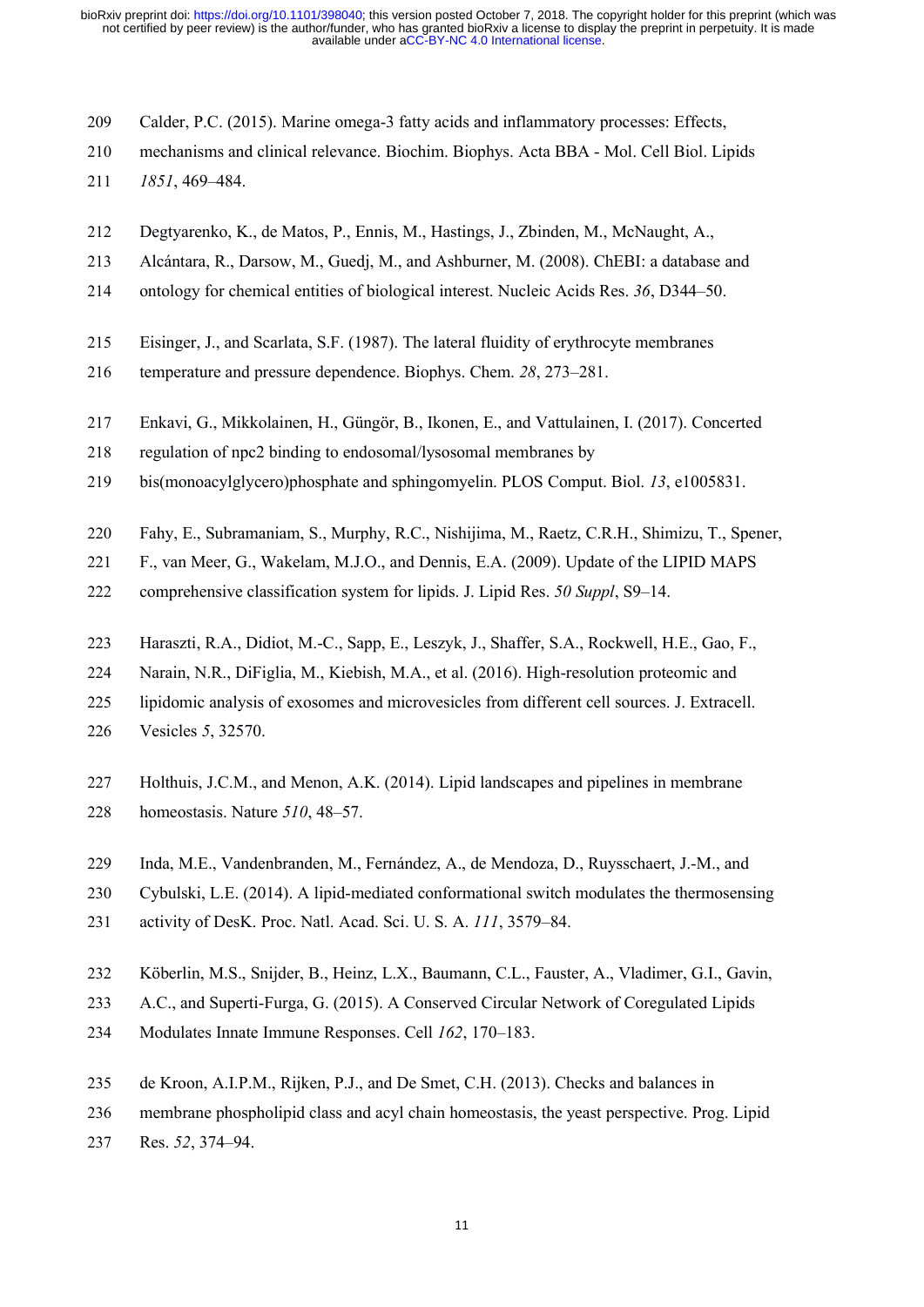ioRxivpreprint doi: https://doi.org/10.1101/398040; this version posted October 7, 2018. The copyright holder for this preprint (which was not certified by peer review) is the author/funder, who has granted bioRxiv a lice ioRxiv preprint doi: https://doi.org/10.1101/398040; this version posted October 7, 2018. The copyright holder for this preprint (which was<br>not certified by peer review) is the author/funder, who has granted bioRxiv a lice ioRxiv preprint doi: https://doi.org/10.1101/398040; this version posted October 7, 2018. The copyright hnot certified by peer review) is the author/funder, who has granted bioRxiv a license to display the pree available u ioRxiv preprint doi: https://doi.org/10.1101/398040; this version posted October 7, 2018. The copyright holder for this preprint (which was<br>not certified by peer review) is the author/lunder, who has granted bioRxiv a lice 242 (2017). Functional lipidomics: Palmitic acid impairs hepatocellular carcinoma development by model of the automobilis who as a available under acc-BY-NC 4.0 International license.<br>
238 Liebisch, G., Vizcaíno, J.A., Köf available under aCC-BY-NC 4.0 International license. not certified by peer review) is the author/funder, who has granted bioRxiv a license to display the preprint in perpetuity. It is made bioRxiv preprint doi: https://doi.org/10.1101/398040; this version posted October 7, 2018. The copyright holder for this preprint (which was

- 
- 
- 
- 
- 
- 238 Liebisch, G., Vizcaino, J.A., Köfeler, H., Trötzmüller, M., Griffiths, W.J., Schmitz, G.,<br>239 Spener, F., and Wakelam, M.J.O. (2013). Shorthand notation for lipid structures derived from<br>240 mass spectrometry. J. Lipid 248 Liebisch, G., Vizcaino, J.A., Köfeler, H., Trötzmüller, M., Griffiths, W.J., Schmitz, G.,<br>
239 Spener, F., and Wakelam, M.J.O. (2013). Shorthand notation for lipid structures derived from<br>
240 mass spectrometry. J. Lip Liebisch, G., Vizcaíno, J.A., Köfeler, H., Trötzmüller, M., Griffiths, W.J., Schmitz, G.,<br>
239 Spener, F., and Wakelam, M.J.O. (2013). Shorthand notation for lipid structures derived from<br>
240 mass spectrometry. J. Lipid R
- 
- 
- 
- 240 Marsh, D. (2010). Structural and thermodynamic determinants of chain-melting ransition-<br>242 Lin, L., Ding, Y., Wang, Y., Wang, Z., Yin, X., Yan, G., Zhang, L., Yang, P., and Shen, H.<br>242 (2017). Functional lipidomics: 241 Lin, L., Ding, Y., Wang, Y., Wang, Z., Yin, X., Yan, G., Zhang, L., Yang, P., and Shen, H.<br>
242 (2017). Functional lipidomics: Palmitic acid impairs hepatocellular carcinoma development<br>
243 by modulating membrane flui
- 
- 243 by modulating membrane fluidity and glucose metabolism. Hepatol. Baltim. Md 66, 432–448.<br>
244 Marrink, S.J., de Vries, A.H., and Mark, A.E. (2004). Coarse Grained Model for<br>
246 Semiquantitative Lipid Simulations. J. P Marrink, S.J., de Vries, A.H., and Mark, A.E. (2004). Coarse Grained Model for<br>
245 Semiquantitative Lipid Simulations. J. Phys. Chem. B 108, 750–760.<br>
246 Marsh, D. (2010). Structural and thermodynamic determinants of cha
- 
- 245 Semiquantitative Lipid Simulations. J. Phys. Chem. B 108, 750–760.<br>
246 Marsh, D. (2010). Structural and thermodynamic determinants of chain-melting transition<br>
247 temperatures for phospholipid and glycolipids membran Marsh, D. (2010). Structural and thermodynamic determinants of chain-melting transition<br>
temperatures for phospholipid and glycolipids membranes. Biochim. Biophys. Acta 1798,<br>
40–51.<br>
249 van Meer, G., Voelker, D.R., and F 248 40–51.<br>
249 van Meer, G., Voelker, D.R., and Feigenson, G.W. (2008). Membrane lipids: where they are<br>
250 and how they behave. Nat. Rev. Mol. Cell Biol. 9, 112–24.<br>
251 Sezgin, E., Levental, I., Mayor, S., and Eggeling 249 van Meer, G., Voelker, D.R., and Feigenson, G.W. (2008). Membrane lipids: where they are<br>250 and how they behave. Nat. Rev. Mol. Cell Biol. 9, 112–24.<br>251 Sezgin, E., Levental, I., Mayor, S., and Eggeling, C. (2017). T 250 and how they behave. Nat. Rev. Mol. Cell Biol. 9, 112–24.<br>
251 Sezgin, E., Levental, I., Mayor, S., and Eggeling, C. (2017). The mystery of membrane<br>
252 organization: composition, regulation and roles of lipid rafts. Sezgin, E., Levental, I., Mayor, S., and Eggeling, C. (2017). The mystery of membrane<br>
organization: composition, regulation and roles of lipid rafts. Nat. Rev. Mol. Cell Biol. 18,<br>
361–374.<br>
Sharpe, H.J., Stevens, T.J., a 251 Sezgin, E., Levental, I., Mayor, S., and Eggeling, C. (2017). The mystery of membrar<br>
252 organization: composition, regulation and roles of lipid rafts. Nat. Rev. Mol. Cell Bio<br>
253 361–374.<br>
254 Sharpe, H.J., Stevens
- 
- 
- 
- 
- 
- 259 259 259 259 Thiam, A.R., Farese, R.V., and Wulnro, S. (2010). A comprehensive comparison of transmembrane domains reveals organelle-specific properties. Cell 142, 158–69.<br>
256 Smith, C.A., Want, E.J., O'Maille, G., Aba 254 Sharpe, H.J., Stevens, T.J., and Munro, S. (2010). A comprehensive comparis<br>
255 transmembrane domains reveals organelle-specific properties. Cell 142, 158–<br>
256 Smith, C.A., Want, E.J., O'Maille, G., Abagyan, R., and 261 External Manusian Everals organelle-specific properties. Cell 142, 158–69.<br>
261 Smith, C.A., Want, E.J., O'Maille, G., Abagyan, R., and Siuzdak, G. (2006). XCMS:<br>
2620 Processing mass spectrometry data for metabolite p Smith, C.A., Want, E.J., O'Maille, G., Abagyan, R., and Siuzdak, G. (2006).<br>
257 processing mass spectrometry data for metabolite profiling using nonlinear pe<br>
matching, and identification. Anal. Chem. 78, 779–787.<br>
259 Th 263 Thiam, A.R., Farese, R.V., and Walther, T.C. (2013). The biophysics and cell biology of lipid<br>260 Thiam, A.R., Farese, R.V., and Walther, T.C. (2013). The biophysics and cell biology of lipid<br>260 droplets. Nat. Rev. Mo 268 Thiam, A.R., Farese, R.V., and Walther, T.C. (2013). The biophysics and cell biology of lipid<br>260 Thiam, A.R., Farese, R.V., and Walther, T.C. (2013). The biophysics and cell biology of lipid<br>260 droplets. Nat. Rev. Mo 269 Thiam, A.R., Farese, R.V., and Walther, T.C. (2013). The biophysics and cell biology of lipide droplets. Nat. Rev. Mol. Cell Biol. *14*, 775–86.<br>261 Wächter, T., and Schroeder, M. (2010). Semi-automated ontology genera
- 
- 
- 
- 
-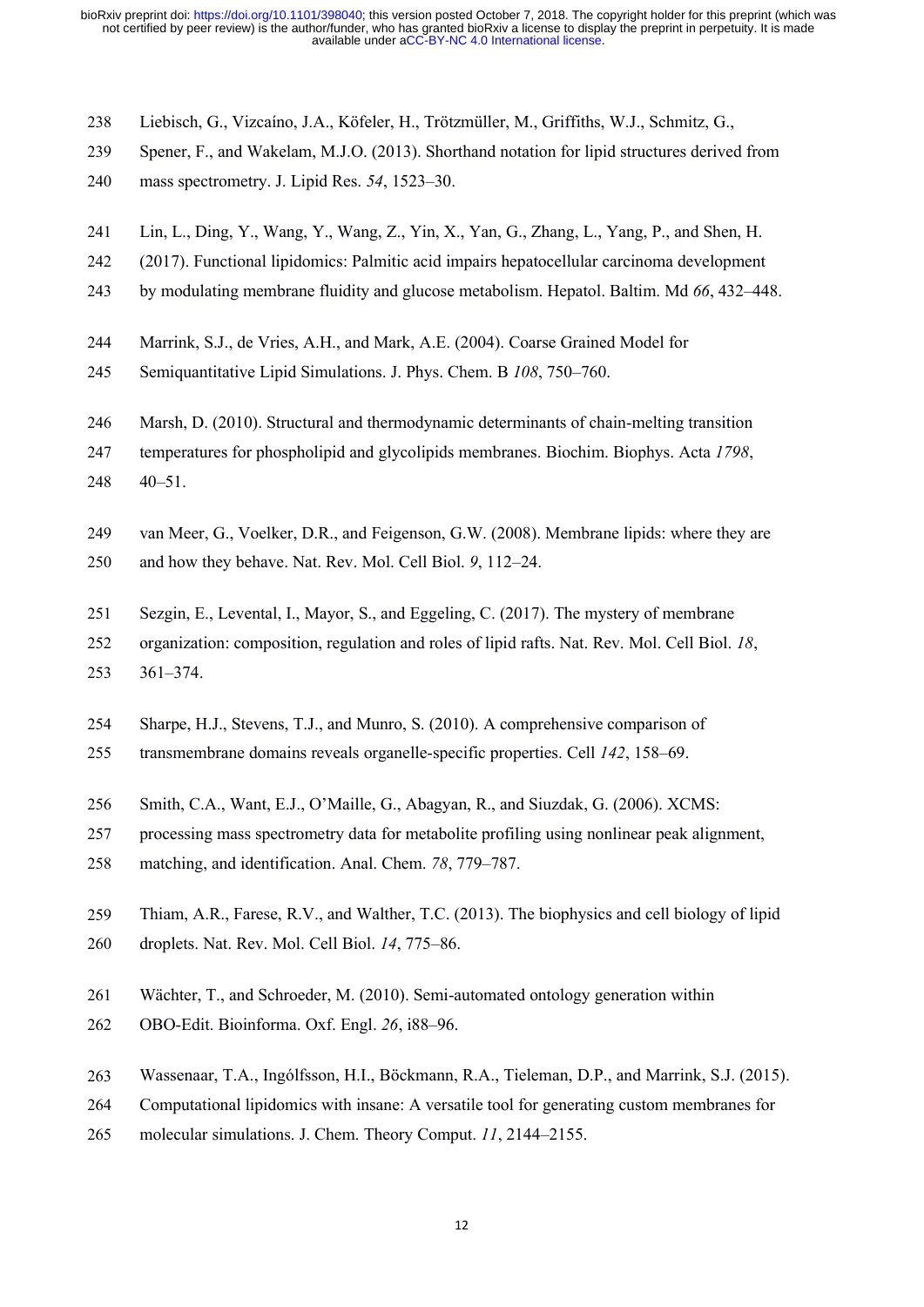ioRxivpreprint doi: https://doi.org/10.1101/398040; this version posted October 7, 2018. The copyright holder for this preprint (which was not certified by peer review) is the author/funder, who has granted bioRxiv a lice ioRxiv preprint doi: https://doi.org/10.1101/398040; this version posted October 7, 2018. The copyright holder for this preprint (where not certified by peer review) is the author/funder, who has granted bioRxiv a license ioRxiv preprint doi: https://doi.org/10.1101/398040; this version posted October 7, 2018. The copyright holder for this preprint (which was<br>not certified by peer review) is the author/funder, who has granted bioRxiv a lice ioRxiv preprint doi: https://doi.org/10.1101/398040; this version posted October 7, 2018. The copyright holder for this preprint (which was<br>not certified by peer review) is the author/funder, who has granted bioRxiv a lic ioRxiv preprint doi: https://doi.org/10.1101/398040; this version posted October 7, 2018. The copyr<br>not certified by peer review) is the author/funder, who has granted bioRxiv a license to display the available under aCCavailable under aCC-BY-NC 4.0 International license. not certified by peer review) is the author/funder, who has granted bioRxiv a license to display the preprint in perpetuity. It is made bioRxiv preprint doi: https://doi.org/10.1101/398040; this version posted October 7, 2018. The copyright holder for this preprint (which was

- 
- 
- 
- 
-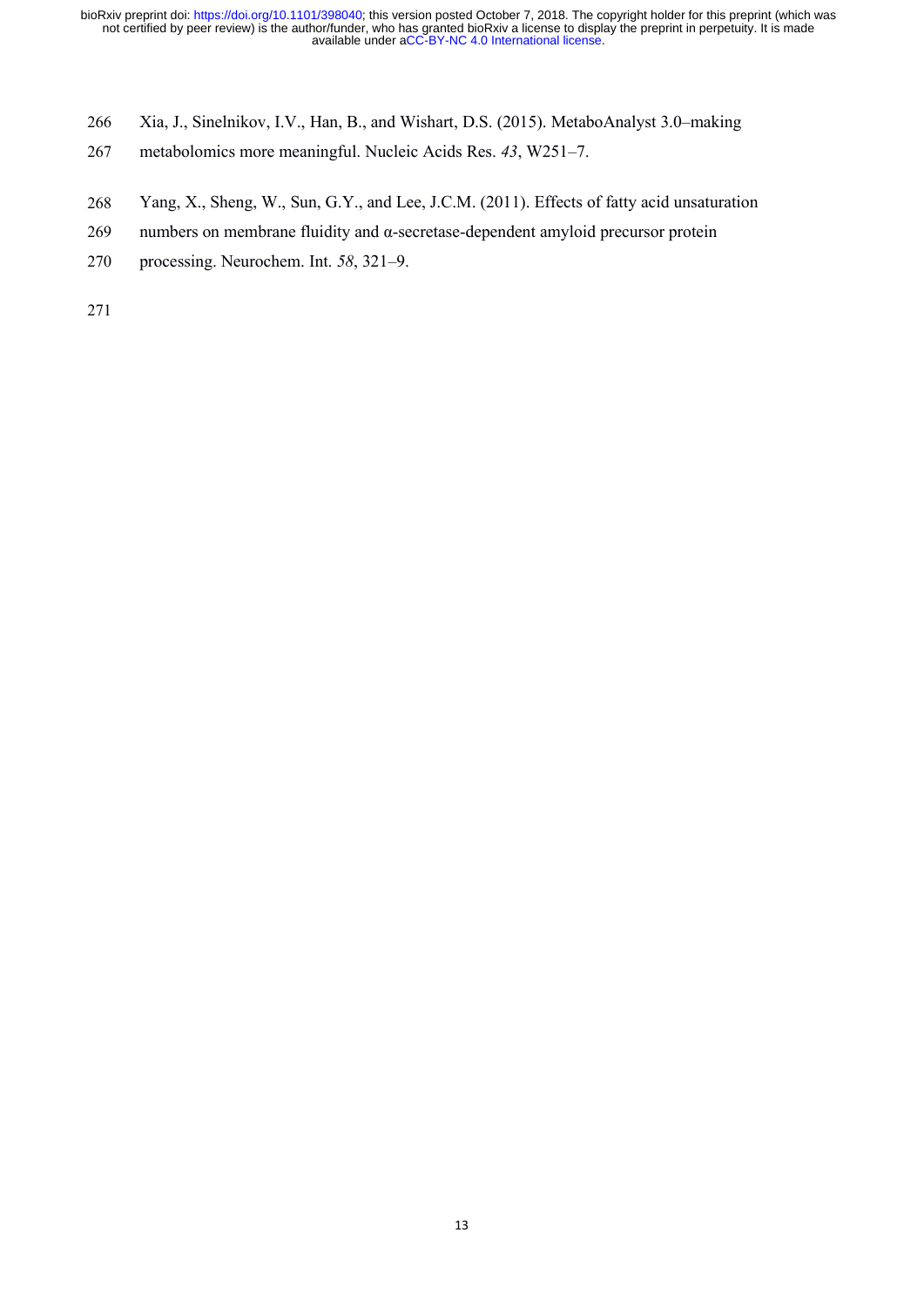## **Methods**

 **Creation of lipid ontology (LION).** We built an ontology database that connects over 50,000 lipid species to the following four major branches: 'lipid classification', 'function', 'cellular localization' and 'physical or chemical properties'. For readability, a term is included at the top of each branch to indicates the nature of a LION-branch. These 'category' terms are distinguished from other LION-terms with an ID containing the prefix 'CAT'. The classification system is based on the LIPIDMAPS classification (Fahy et al., 2009). Downstream, we added an extra level between classes and species to enable mapping of lipid identifiers that lack detailed structural information. This concept is also used in the Swiss Lipids system (Aimo et al., 2015). The branch 'function' comprises three subcategories: 'lipid 282 component' (associated with lipids that are primary regarded as structural component of lipid bilayers), 'lipid-mediated signaling' (lipids that have been implicated in signaling) and 'lipid-storage' (lipids that are associated with storage, primarily in lipid droplets). In the category 'cellular localization', lipid classes that are enriched in particular cellular organelles are linked to their corresponding organelle terms (Holthuis and Menon, 2014; van Meer et al., 2008). The branch 'physical or chemical properties' comprises a number of subcategories. First, a number of chemical descriptions ('contains fatty acid', 'fatty acid unsaturation', 'fatty acid length' and 'type by bond') was inferred from the species names. Second, data about 'intrinsic curvature' (de Kroon et al., 2013; Thiam et al., 2013) were categorized into either negative, neutral or positive curvature. As data on species-level are limited, curvature was assumed to be predominantly headgroup-dependent and fatty acid composition was neglected. The third subcategory, 'charge headgroup', was divided into three groups based on structural data: 'negative', 'positive/zwitter-ion' and 'neutral'(Fahy et al., 2009). This last term comprises also lipids lacking a headgroup. The fourth subcategory in 'physical or chemical properties' is 'chain-melting transition temperature'. This property is derived from a number of sources, comprehensively reviewed by Marsh (Marsh, 2010). This dataset covers a range of lipid classes in both glycerophospholipids (PC, PE, PG, PA, PS) and sphingolipids (SM). We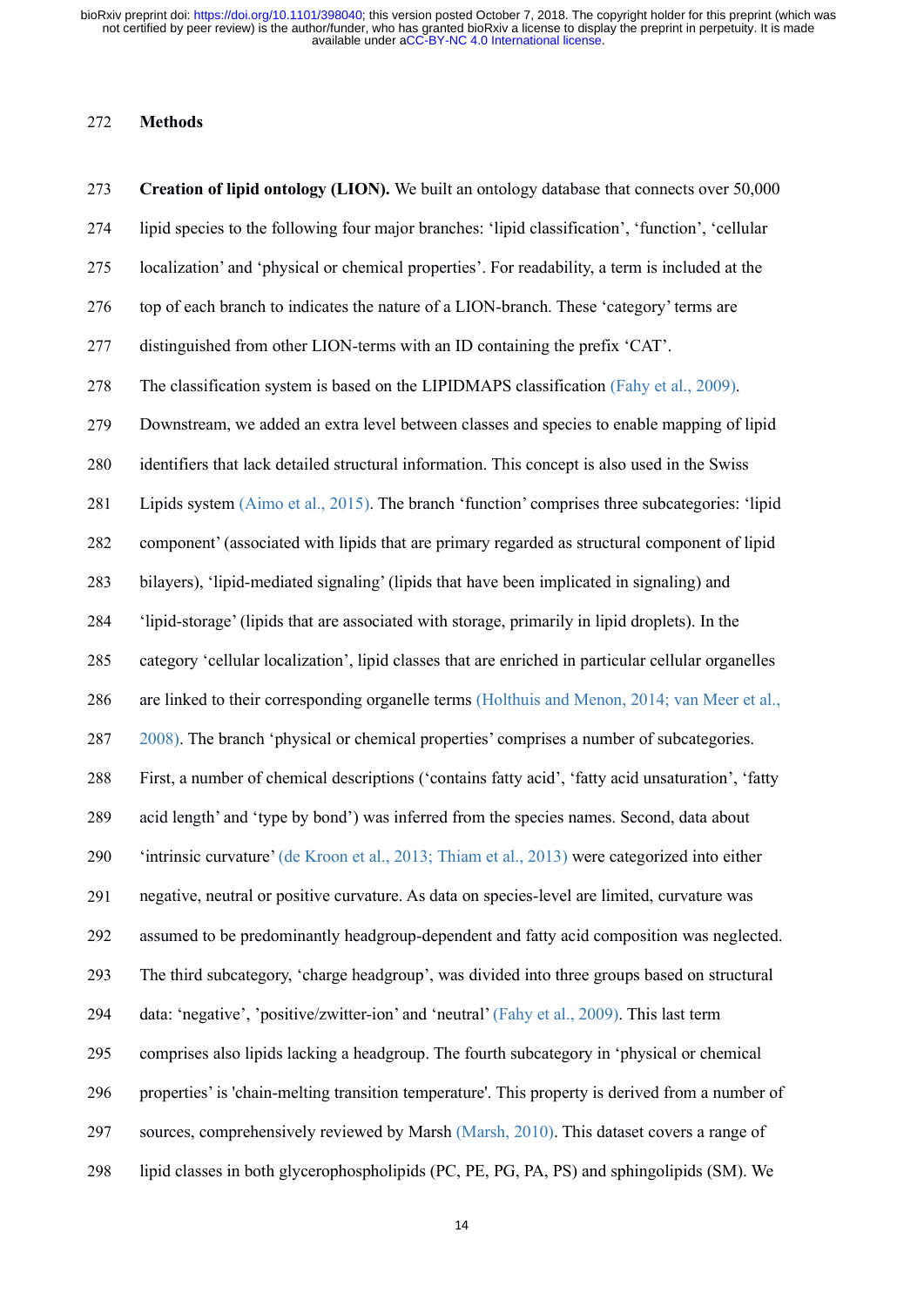made use of multiple regression analysis with lipid class, fatty acid length and unsaturation as predictors to facilitate data extrapolation to previously unreported lipid species. The obtained model was validated by leave-one-out cross-validation (LOOCV). Briefly, one datapoint from the dataset was taken out, after which the modelwas rebuilt with the remaining points as training set. Subsequently, the selected datapoint was used as validation sample. This procedure was repeated for all the datapoints (**Fig. S2 C)**. Next, values predicted by the obtained model of all applicable lipid species present in LION were divided into quintiles 306 with limits based on four reported lipidomics datasets (Andreyev et al., 2010; Haraszti et al., 2016; Köberlin et al., 2015; Lin et al., 2017) and categorized into five representative classes: 'very low', 'low', 'average', 'high' or 'very high' chain-melting transition temperature (a flow-chart of this procedure is depicted in **Fig. S2 E**). In addition to these experimental data sets, we also used data (Wassenaar et al., 2015) that was obtained by coarse grain molecular dynamics simulation (MARTINI force-field (Marrink et al., 2004)) and which includes membrane properties 'bilayer thickness' and 'lateral 313 diffusion'. The dataset contains lipids from five common classes of glycerophospholipids (PC, PS, PG, PA, PE), but lacks sphingolipids and sterols. By definition, coarse-grained lipids represent a range of structures. To be able to use the dataset in the ontology system, names of coarse-grained lipids were translated into their representing counterparts. Subsequently, lipid properties were extrapolated to the entire database by multiple regression analysis models (with lipid class, fatty acid length and unsaturation as predictors) and validated by LOOCV (**Fig. S2 A-B)**. We followed the same procedure as used for transition temperatures; extrapolated results for both properties were divided into quintiles (based on values of reported datasets (Andreyev et al., 2010; Haraszti et al., 2016; Köberlin et al., 2015; Lin et al., 2017), predicted by our models) and categorized into five representative classes: 'very low', 'low', 'average', 'high' or 'very high'. The initial structure of LION was build with OBOEdit v.2.3.1 (Wächter and Schroeder, 2010) and formatted as OBO-file. Subsequently, custom R-scripts connected specific terms with

326 more general terms based on the described datasets. The entire ontology can be found as **File**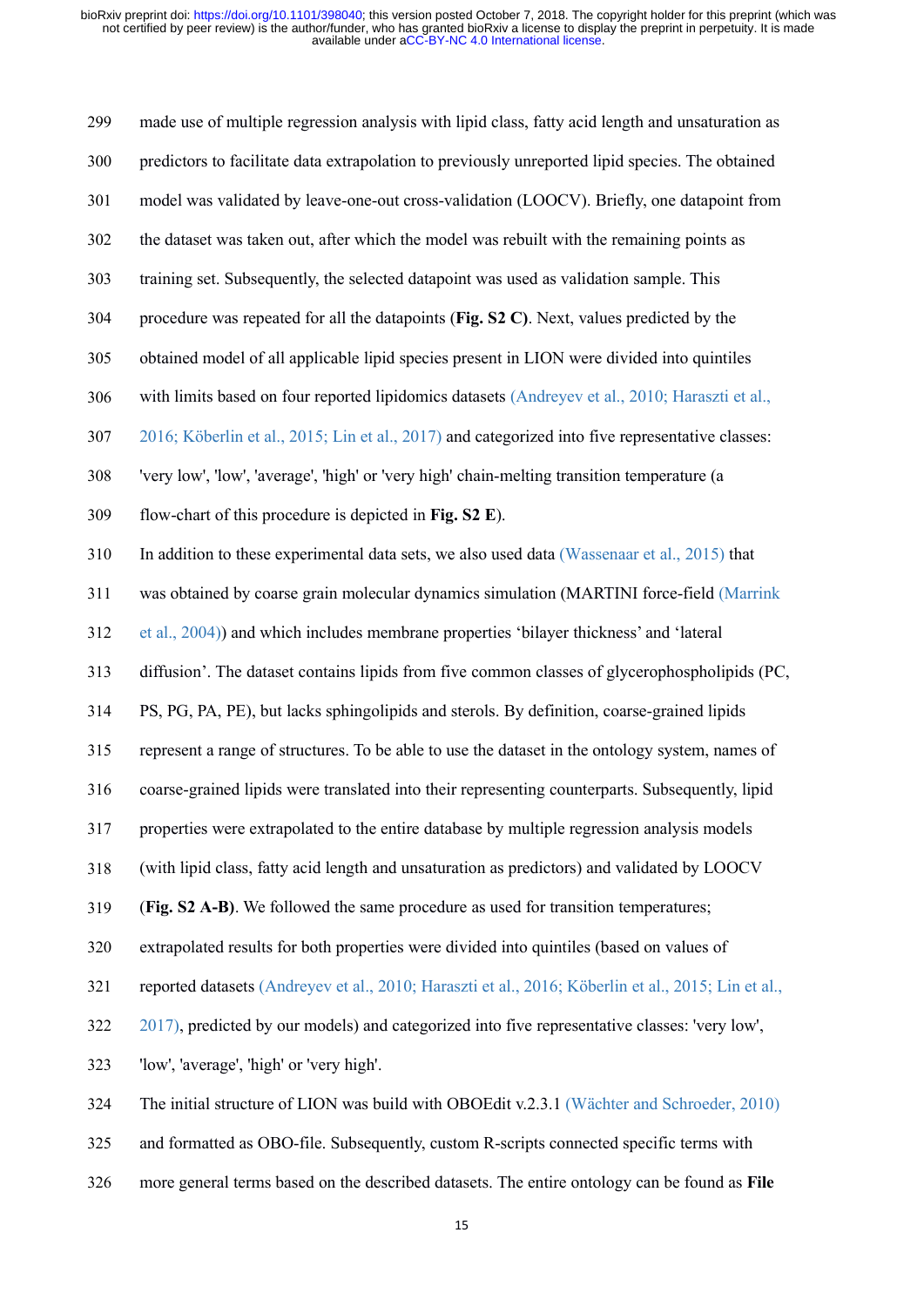**S1.** In addition, a table containing all LION-terms with corresponding LION-identifier is provided in **Data S5**.

 **Implementation of enrichment analysis tool.** To use LION with existing ontology enrichment tools, we used an adapted and generalized version of Bioconductor R-package 'topGO' (Alexa and Rahnenfuhrer, 2017). This version, called 'topOnto', allows users to include ontologies other than those provided with the package. A custom Perl-script was used to convert the ontology file from OBO- to SQLite-format.Apart from this extra feature, the 'topOnto' package provides the same functionality as the original version. To perform the enrichment analysis with 'topOnto', two statistical approaches were used. In the 'by target-list mode', Fisher-exact statistics are used to indicate enrichment. In the 'by ranking' mode, Kolmogorov-Smirnov tests are used as 'global'statistics. In both approaches, topGO's classic algorithm was selected. After LION enrichment analysis, raw *P* values were corrected for multiple testing (Benjamini-Hochberg). The R-scripts were used to build the user-friendly web-based tool LION/web **(Note S1)** with R-package 'shiny'. The application has been made available on the shinyapps.io server as a free online tool, accessible through <http://www.lipidontology.com/>. **Cell culture and preparation of fatty acid-albumin complexes.** CHO-k1 cellswere cultured in Ham's F-12 medium (Thermo Fisher Scientific, Waltham, MA, USU) supplemented with 7.5% FBS (Thermo Fisher Scientific, Waltham, MA, USU), 100 units/ml penicillin and 100 μg/ml streptomycin (Thermo Fisher Scientific, Waltham, MA, USU). Cells 347 were grown in a humidified incubator at  $37^{\circ}$ C containing  $5\%$  CO<sub>2</sub> and passaged twice a week. Stocks of10 mM arachidonic acid, linoleic acid, oleic acid, or palmitic acid (all obtained from Sigma, St. Louis, MO, USA) were complexed to 2 mM fatty-acid free BSA (Sigma, St. Louis, MO, USA), filter-sterilized and stored at −20 °C. All experimental incubations were

performed in plastic 6-well culture dishes (Corning, Tewksbury, MA, USA).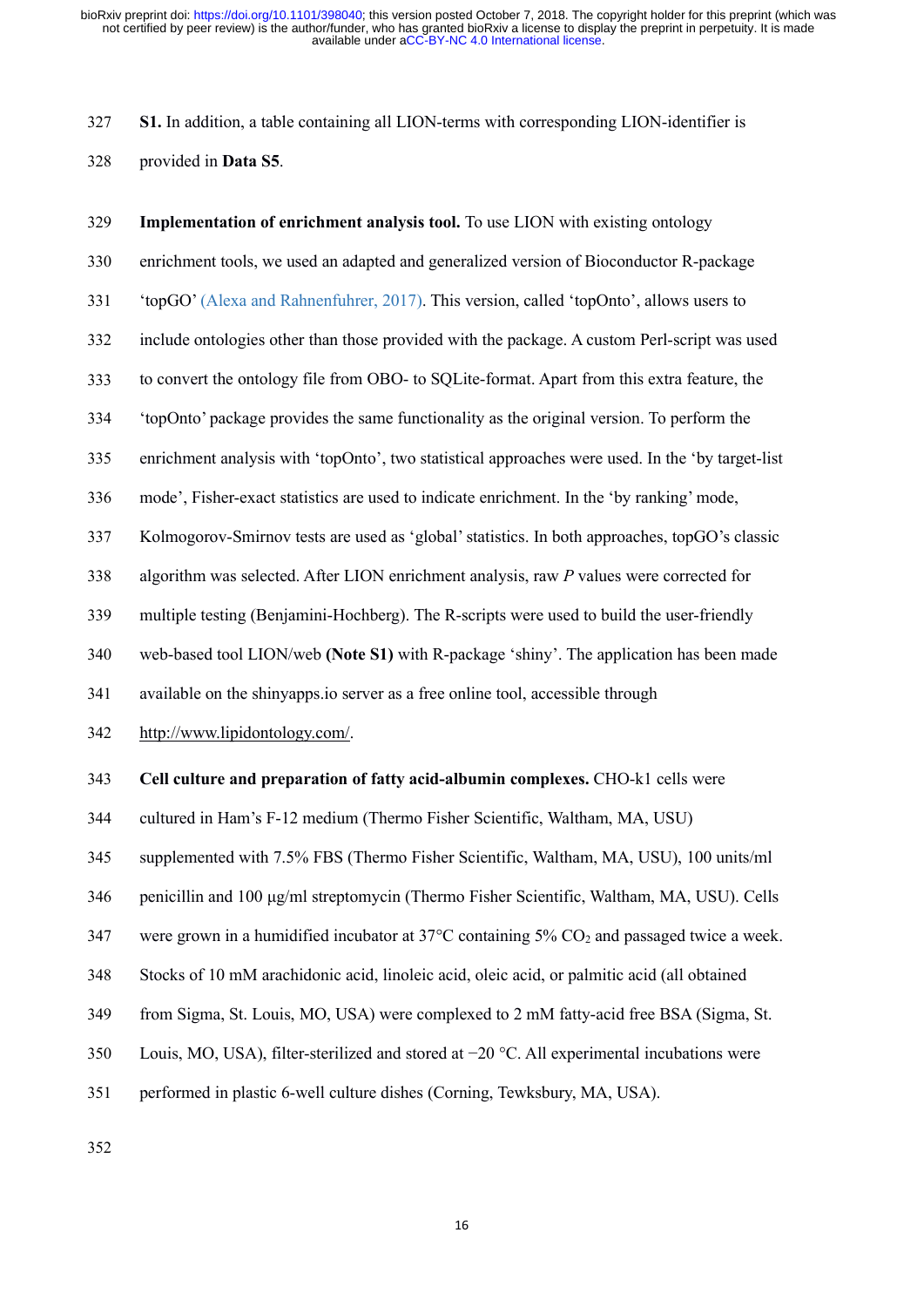ioRxivpreprint doi: https://doi.org/10.1101/398040; this version posted October 7, 2018. The copyright holder for this preprint (which was not certified by peer review) is the author/funder, who has granted bioRxiv a lice ioRxiv preprint doi: https://doi.org/10.1101/398040; this version posted October 7, 2018. The copyright holder for this preprint (which was not certified by peer review) is the author/funder, who has granted bioRxiv a lice 355 in the straight holder in the manufacturer's applied distance of the manufacture in the manufacture of the manufacture of the authority of the and scraped binds were subsequently the preprint in perpetulity. It is made ioRxiv preprint doi: https://doi.org/10.1101/398040; this version posted October 7, 2018. The copyright holder for this preprint (which was<br>not certified by peer review) is the author/lunder, who has granted bioRxiv a lice not certified by peer review) is the author/tunder, who has grained bioRxiv a license.<br>
available under acC-BY-NC 4.0 International license.<br>
353 Measuring membrane fluidity. After overnight incubation in the absence or pr 353 **Measuring membrane fluidity.** After overnight incubation in the absence or presence of<br>354 fatty-acids (using fatty acid-free BSA or fatty acids coupled to BSA, respectively), cells were<br>355 washed and scraped in PBS. **SEE 359 Bottom, See Start See SEA or Faity acids coupled to BSA**, respectively), cells were<br>sushed and scraped in PBS. Cells were subsequently homogenized on ice with 26-gauge<br>needles (BD Bioscience, San Jose, CA, USA). H 354 fatty-acids (using fatty acid-free BSA or fatty acids coupled to BSA, respectively), cells were<br>355 washed and scraped in PBS. Cells were subsequently homogenized on ice with 26-gauge<br>356 needles (BD Bioscience, San Jo 355 washed and scraped in PBS. Cells were subsequently homogenized on ice with 26-gauge<br>356 needles (BD Bioscience, San Jose, CA, USA). Homogenates or blanks were mixed with<br>357 pyrenedecanoic acid (PDA) in the manufacture 363 needles (BD Bioscience, San Jose, CA, USA). Homogenates or blanks were mixed with<br>357 pyrenedecanoic acid (PDA) in the manufacturer's supplied dilution buffer (Membrane fluidity<br>358 kit, Abcam, Cambridge, UK) and trans 357 pyrenedecanoic acid (PDA) in the manufacturer's supplied dilution buffer (Membrane fluidity<br>
358 kit, Abcam, Cambridge, UK) and transferred into a 96-well plate (black plastic with glass<br>
359 bottom, Greiner Bio-One, 363 kit, Abcam, Cambridge, UK) and transferred into a 96-well plate (black plastic with glass<br>359 bottom, Greiner Bio-One, Frickenhausen, Germany). After 30 minutes of incubation at 37°C,<br>360 fluorescence spectra (excitati 359 bottom, Greiner Bio-One, Frickenhausen, Germany). After 3<br>360 fluorescence spectra (excitation at 360nm, emission between<br>361 measured with a temperature-controlled fluorescence microp<br>362 Labtech, Offenburg, Germany). 1366 **Lipidomics by LC-MS/MS.** After incubation, lipids were processed in R by expressing monomer (370-390 Labtech, Offenburg, Germany). Data were processed in R by expressing monomer (370-390 nm) and excimer (470-490 nm) 361 measured with a temperature-controlled fluorescence microplate reader (CLARIOstar, BMG<br>362 Labtech, Offenburg, Germany). Data were processed in R by expressing monomer (370-390<br>363 nm) and excimer (470-490 nm) mean fl Labtech, Offenburg, Germany). Data were processed in R by expressing monomer (370-390<br>
363 mm) and excimer (470-490 nm) mean fluorescence after blank-subtraction as ratios. Data were<br>
264 expressed as means. Differences 363 nm) and excimer (470-490 nm) mean fluorescence after blank-subtraction as ratios. Data were<br>expressed as means. Differences were analyzed by two-tailed Student's t-tests. P values <<br>0.05 were considered significant.<br>3 364 expressed as means. Differences were analyzed by two-tailed Student's t-tests. P values <<br>
365 0.05 were considered significant.<br>
366 Lipidomics by LC-MS/MS. After incubation, lipids were extracted as described before 365 0.05 were considered significant.<br>
366 Lipidomics by LC-MS/MS. After incubation, lipids were extracted as described before<br>
367 (Bligh and Dyer, 1959). Subsequently, lipid extracts were dried under nitrogen and dissol **366 Lipidomics by LC-MS/MS.** After incubation, lipids were extracted as described before (Bligh and Dyer, 1959). Subsequently, lipid extracts were dried under nitrogen and dissolved<br> **369** in 100 µL chloroform/methanol

367 (Bligh and Dyer, 1959). Subsequently, lipid extracts were dried under nitrogen and dissolved<br>368 in 100 µL chloroform/methanol (1:1) and injected (10 µL) on a hydrophilic interaction liquid<br>369 chromatography (HILIC) 368 in 100 µL chloroform/methanol (1:1) and injected (10 µL) on a hydrophilic interaction liquid<br>369 chromatography (HILIC) column (2.6 µm HILIC 100 Å, 50 x 4.6 mm, Phenomenex, Torrance,<br>370 CA), eluted by an eluens gradie 369 chromatography (HILIC) column (2.6  $\mu$ m HILIC 100 Å, 50 x CA), eluted by an eluens gradient (flow rate of 1 mL/min) from<br>370 CA), eluted by an eluens gradient (flow rate of 1 mL/min) from<br>371 ACN/H<sub>2</sub>O (7:3, v/v) wit 276 CA), eluted by an eluens gradient (flow rate of 1 mL/min) from ACN/acetone (9:1, v/v) to<br>
371 ACN/H<sub>2</sub>O (7:3, v/v) with 10mM ammonium formate, both containing 0.1% formic acid. The<br>
2372 column effluent was connected t 371 ACN/H<sub>2</sub>O (7:3, v/v) with 10mM ammonium formate, both containing 0.1% formic acid. The<br>372 column effluent was connected to a heated electrospray ionization (hESI) source of a mass<br>373 spectrometer (Fusion, Thermo Sci 373 column effluent was connected to a heated electrospray ionization (hESI) source of a mass<br>373 spectrometer (Fusion, Thermo Scientific, Waltham, MA). The measurements were performed<br>374 with an orbitrap resolution of 1 373 spectrometer (Fusion, Thermo Scientific, Waltham, MA). The measurements were performed<br>374 with an orbitrap resolution of 120.000, generating 30 data-dependent MS/MS spectra per<br>375 second in the linear ion trap.<br>376